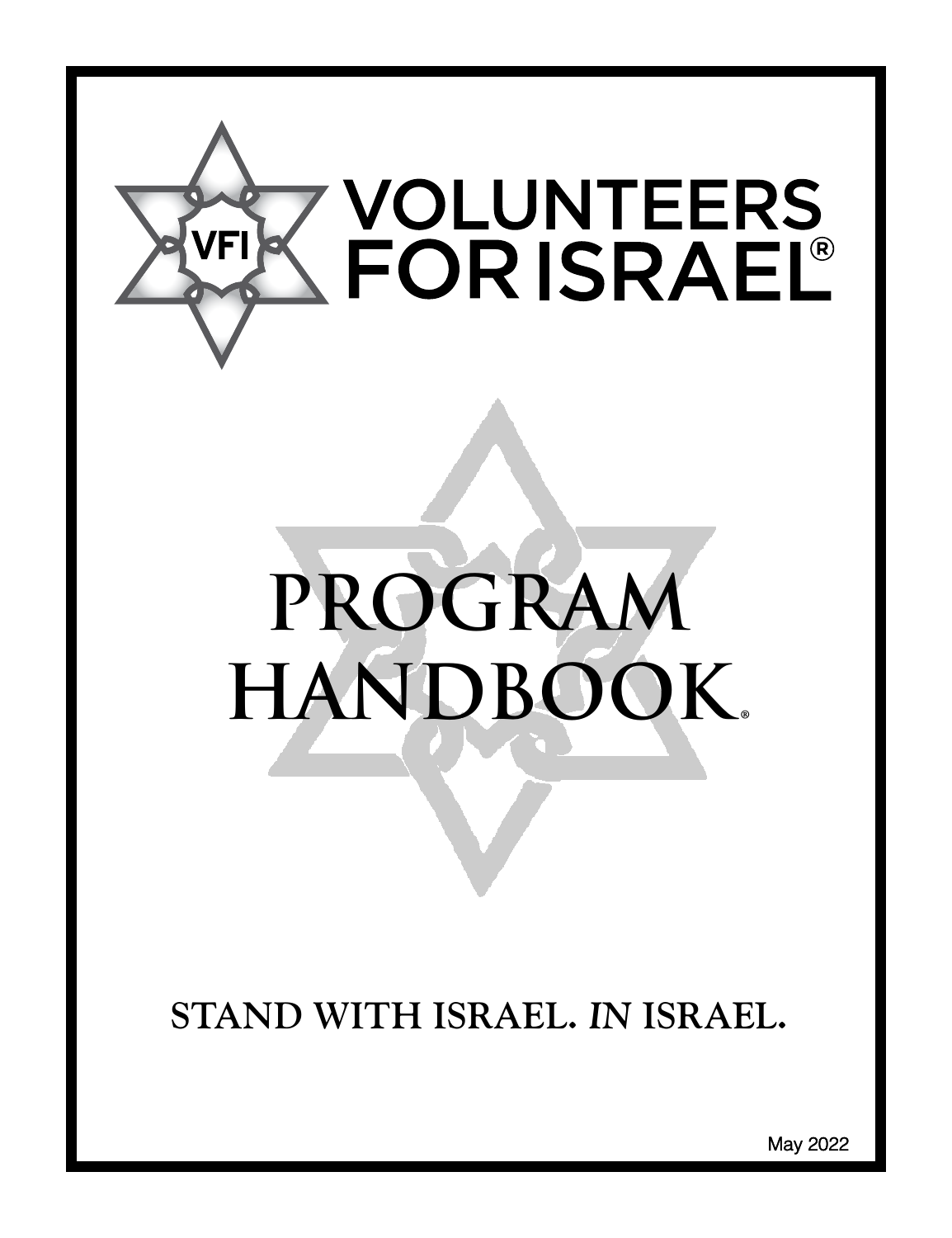*Thank you for making a commitment to help Israel by serving in the Volunteers for Israel® (VFI) program. You are about to have one of the most rewarding and memorable experiences of your life.* 

*We have developed this booklet to assist you while getting ready for your adventure and while you are in Israel. Take it with you. It's packed with information and helpful suggestions that will be useful to you — but only if you read every page carefully NOW and refer to it later. If you wait until you are on the plane, it could be too late.*

*If you have any questions that have not been answered by our brochures, interviewers, or this handbook, please let us know.*

*Because program details may change, we suggest that you check www.vfi-usa.org from time to time for the most current information.*

*IMPORTANT: Johanna Arrouas is SAR-EL's Program Coordinator. Keep her cell phone number with you in Israel: 054 258 6688. Add it to your phone contact list. Also add the phone number(s) of your madrichim.*

Volunteers for Israel® is a registered trademark of Volunteers for Israel. ©Volunteers for Israel, 2010. Revised May 2022.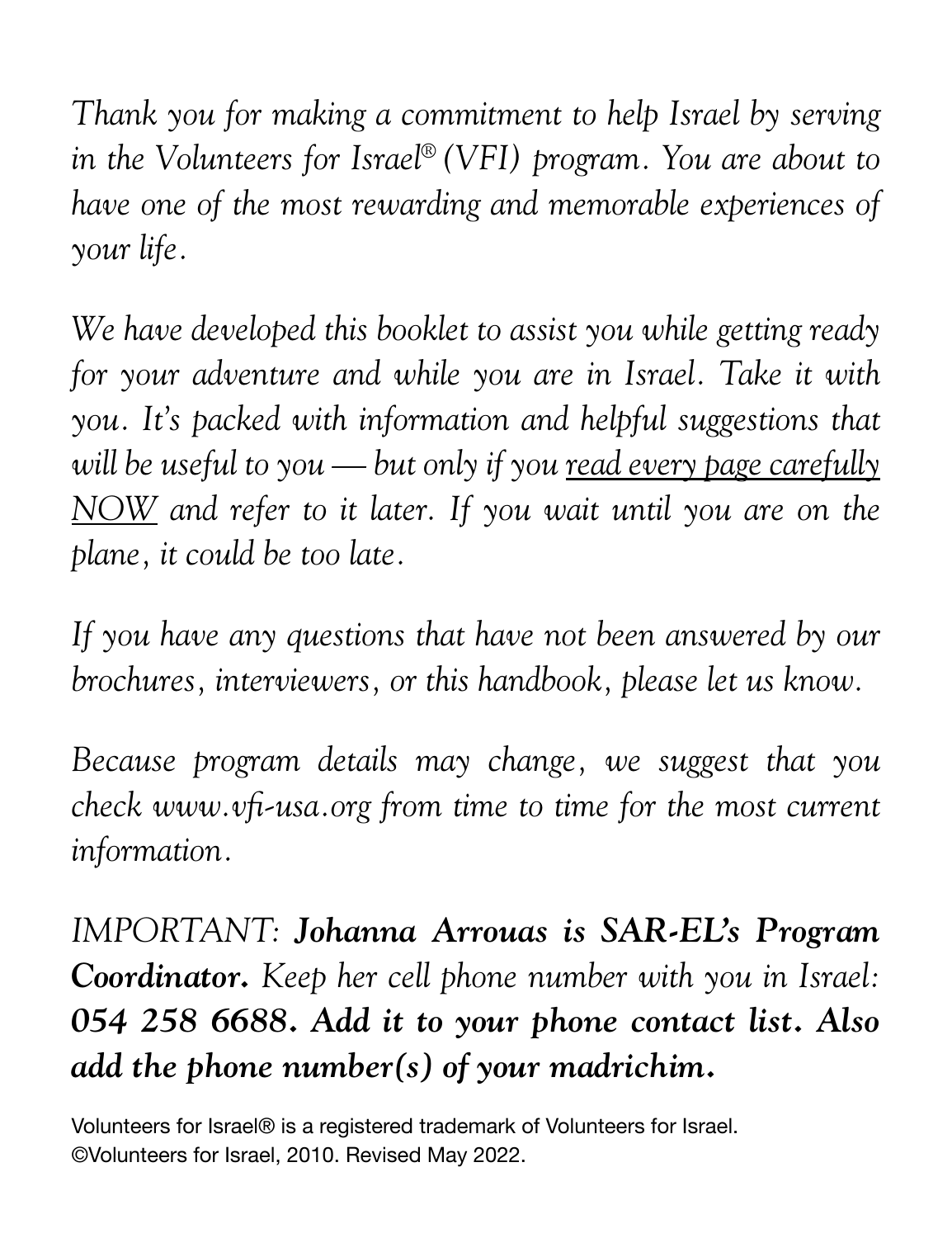# **TABLE OF CONTENTS**

|                                                                                                                                                                                                               | $\overline{2}$      |
|---------------------------------------------------------------------------------------------------------------------------------------------------------------------------------------------------------------|---------------------|
|                                                                                                                                                                                                               | $\overline{2}$      |
|                                                                                                                                                                                                               | 3                   |
|                                                                                                                                                                                                               | $\overline{4}$      |
|                                                                                                                                                                                                               | $\overline{4}$      |
|                                                                                                                                                                                                               | $\overline{4}$<br>5 |
|                                                                                                                                                                                                               | 6                   |
|                                                                                                                                                                                                               | 6                   |
| Weekends (Thursday afternoon-Sunday morning) VFI Plus tours                                                                                                                                                   | $\overline{7}$<br>8 |
| Booking Flights to and From Israel; Before You Leave Home;                                                                                                                                                    | 9                   |
| Checklist; Cell Phone; Packing and Carry-On Luggage; Money Tips;<br>Medicine & Prescriptions; Medical Insurance; On Your Departure Day;<br>Arriving in Israel; Meeting Instructions; Meeting Place Directions |                     |
|                                                                                                                                                                                                               |                     |
|                                                                                                                                                                                                               |                     |
|                                                                                                                                                                                                               |                     |
|                                                                                                                                                                                                               |                     |
| ATMs; Credit Cards; Traveler's Checks; Wire Transfers                                                                                                                                                         |                     |
| Cell Phone Rentals; Telephone Cards                                                                                                                                                                           |                     |
| <b>TRANSPORTATION</b>                                                                                                                                                                                         |                     |
| IMPORTANT SUGGESTIONS & GUIDELINES 19                                                                                                                                                                         |                     |
|                                                                                                                                                                                                               |                     |
|                                                                                                                                                                                                               |                     |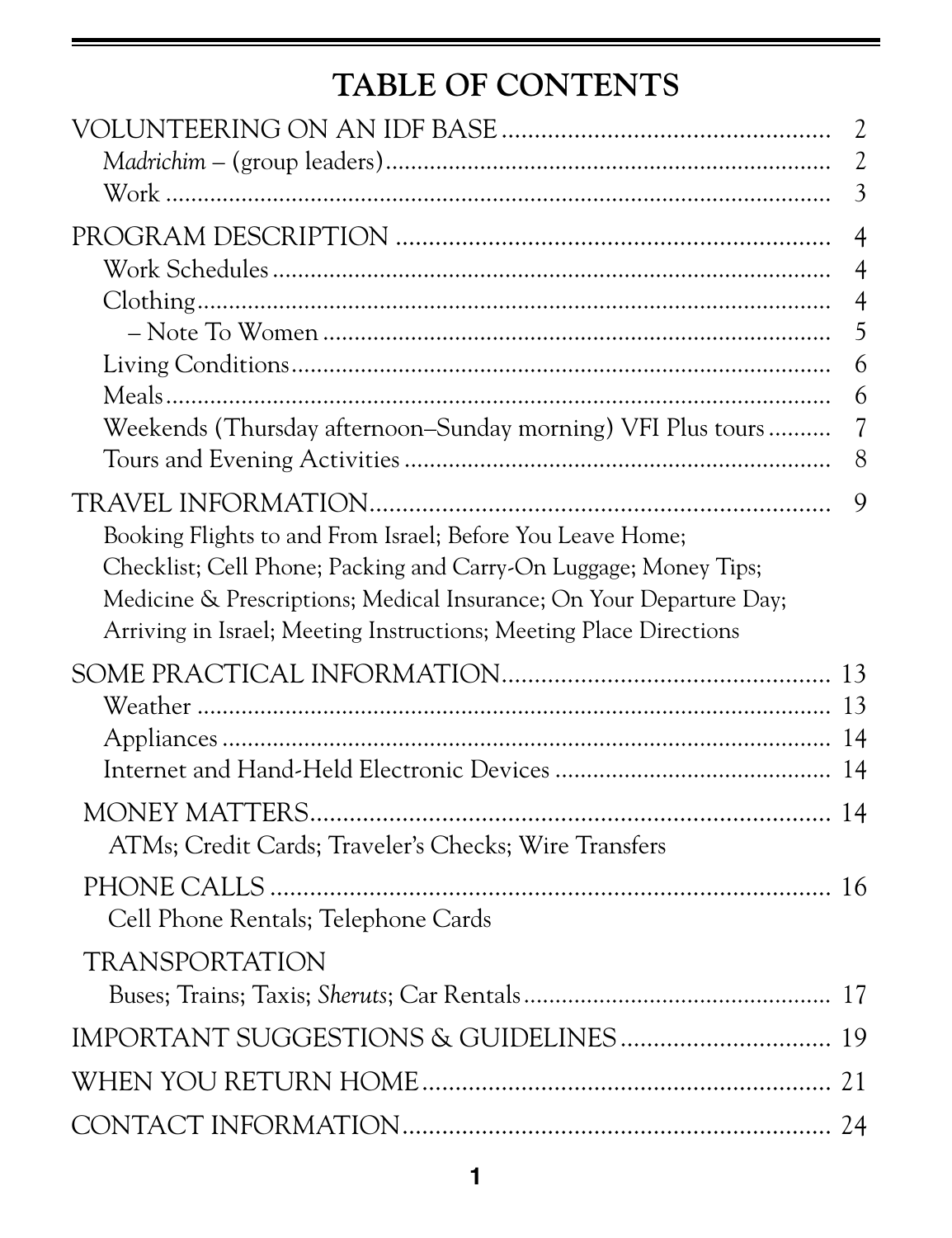*Volunteers for Israel (VFI) is the nonprofit U.S. organization that assists you in the process of becoming a Volunteer. We review your application and other forms, conduct your interview, answer your questions, and work with SAR-EL, a separate nonprofit Israeli organization in Israel that coordinates programs with the IDF. They place volunteers on bases and oversee your activities while you are on the program.*

# **VOLUNTEERING ON AN IDF BASE**

**IMPORTANT:** You are about to volunteer **ON** an IDF base. **YOU WILL NOT BE** *IN* **OR** *WITH* **THE IDF. YOU WILL NOT BE** *IN* **THE ARMY**. Please do not make the mistake of telling anyone, or writing or posting on social media, that you were **IN** the Israeli army. That would not be true.

Volunteers perform various civilian, non-combat duties on military logistics bases that would otherwise have to be done by Israeli soldiers, often on their reserve time (*miluim*). Meeting and working closely with Israelis on the job puts you directly in touch with the culture, lifestyle, and pulse of this vibrant country, while providing essential physical and moral support. REMEMBER, YOU ARE AN IMPORTANT GOODWILL AMBASSADOR WHILE YOU ARE IN ISRAEL—AND WHEN YOU RETURN HOME.

# *Madrichim – (group leaders)*

On army bases, each group is assigned an English-speaking *madrich* (male) or *madricha* (female) by SAR-EL. He or she is your group leader and will be responsible for you at all times. Currently, most group leaders are female, so we will refer here to yours as a *madricha*. Her responsibilities include

- meeting you on Sunday at your bus or at your base
- seeing that you have a bed to sleep in
- making sure you get work clothing and a job to do
- educating volunteers about the IDF and Israel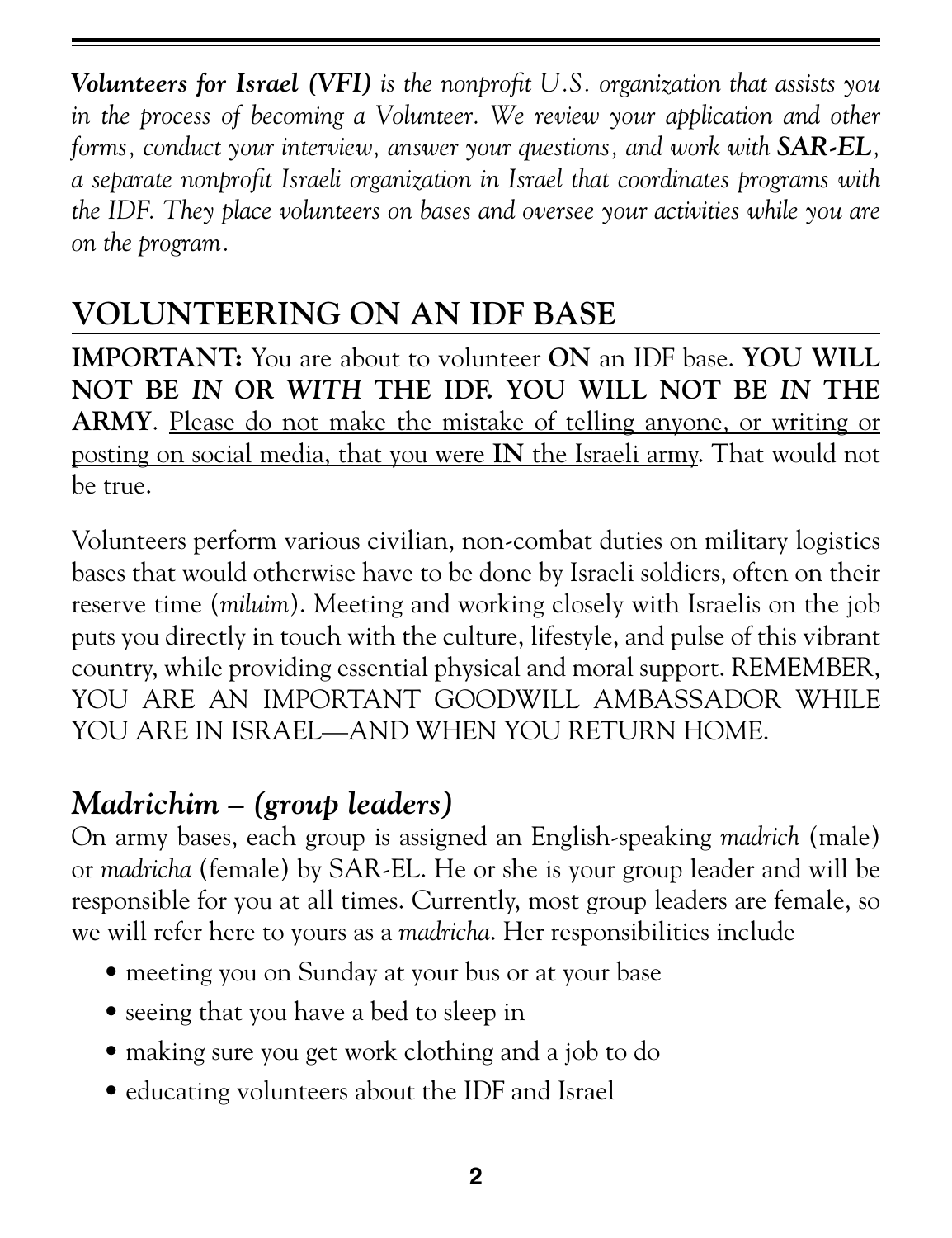- providing directions to and from your weekend destination. Tell your *madricha* early in the week if you want help with plans for the weekend. NOTE: *Madrichim* are not responsible for booking hotels or using their personal cell phones to help volunteers with travel plans.
- seeing that you are contented with your job and having a great VFI experience

## *Work*

On a military logistics base, work may include, but not be limited to, the following:

- quartermaster/supply work e.g., filling and emptying duffel bags, organizing warehouse supplies, taking inventory, packing medical and other supplies
- base maintenance, e.g., painting, repairs, gardening
- maintenance and equipment repair, such as inspecting, replacing and cleaning parts and machinery
- kitchen work, e.g., food preparation, serving, cleaning
- construction, e.g., building bunkers, erecting fences

If you would like more work, talk to your *madricha*. You can make good use of your time by looking for some other job that needs to be done. You could also use this time to get to know some Israeli soldiers or civilians, and explain why you are volunteering on their base. At first they might be reluctant to talk to you, but many Israelis are eager to improve their English language skills and will welcome a chance to talk to Americans. When possible, sit with some Israelis at lunch. This is a good time to start a conversation.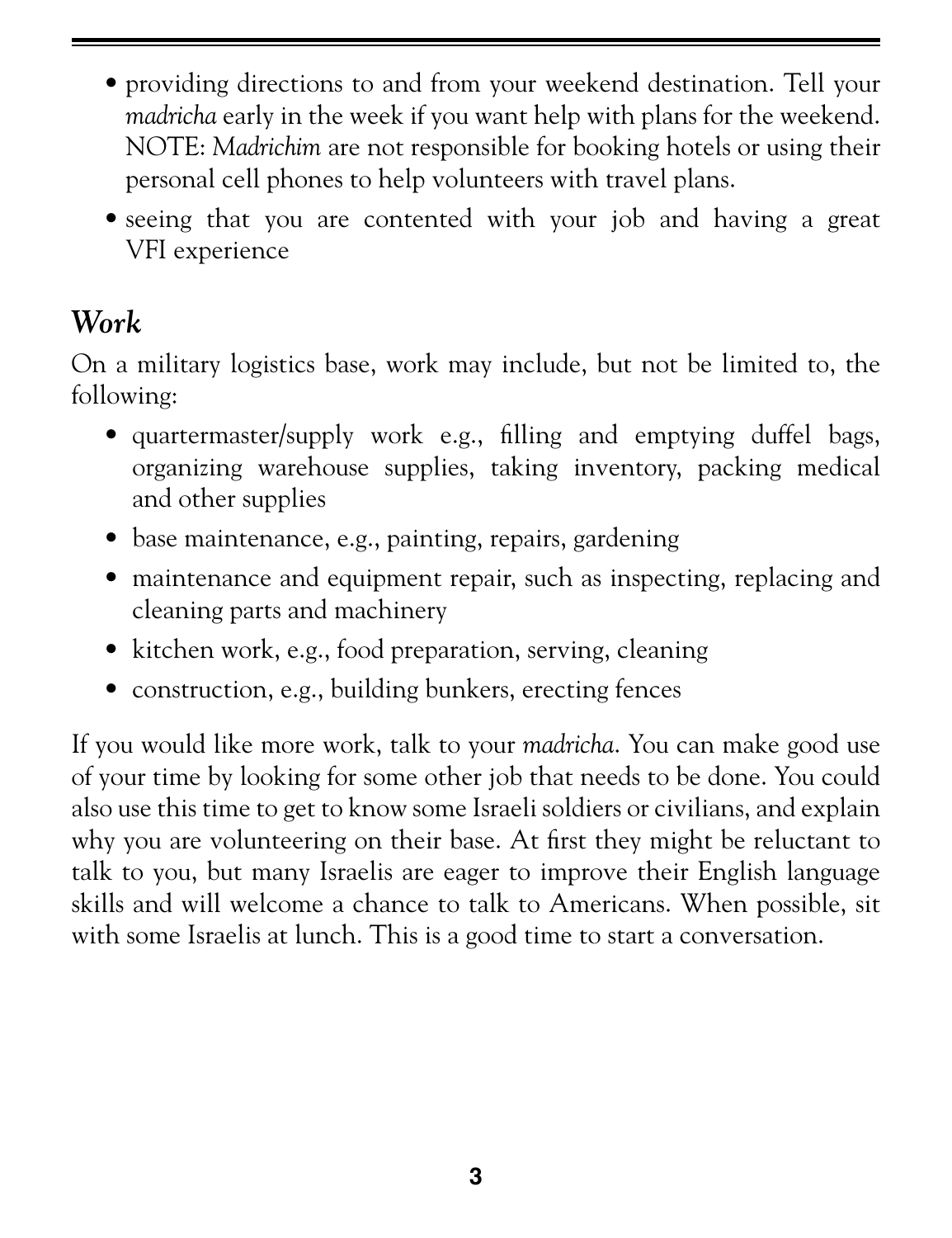# **PROGRAM DESCRIPTION**

## *Work Schedules*

Each base has its own work schedule. You should expect a 6–8 hour work day and a Sunday through Thursday workweek. Typically, breakfast is around 7:30 am, followed by flag raising and work. Lunch is around noon, and work continues until 4 pm. Dinner is usually between 5:30 and 7:00 pm. You are not permitted to leave the base during the week, day or evening.

# *Clothing*

- You must carry your own bags, so pack lightly.
- We suggest that you bring your own sheets, a small pillow and pillow case (if you need them), and bath and face towels because not all bases have them. Refer to VFI's Packing List, which should be in the welcome packet you received when you were approved for VFI, or ask your representative. A list can also be found on SAR-EL's website under "Before You Depart."

Volunteers on bases are issued work clothes to wear during the day. Clothing includes a hat, shirt, pants, and a belt. Army boots may not be available in your size, so bring your own closed-toe shoes, just in case. This is especially important if you have an uncommon foot size. Shoes should be sturdy, preferably boots. You cannot work in flip flops or sandals. A sweater and parka are provided in colder weather. Work clothing comes in limited sizes, the equivalent of small, medium, large and extra-large. Trying them on can be fun. Don't expect a perfect fit.

Work clothes may be grease- or paint-stained, but they are clean. They are never ironed. Some bases issue new work clothes each week; others do not. In hot weather, clothes washed in the morning or early evening usually dry within hours. Clothespins and lightweight plastic hangers are useful.

We suggest bringing a few cotton t-shirts or tank tops to wear under your work clothes, and a supply of heavy cotton or wool socks to wear with your boots or work shoes. Some people bring work and/or rubber gloves, too.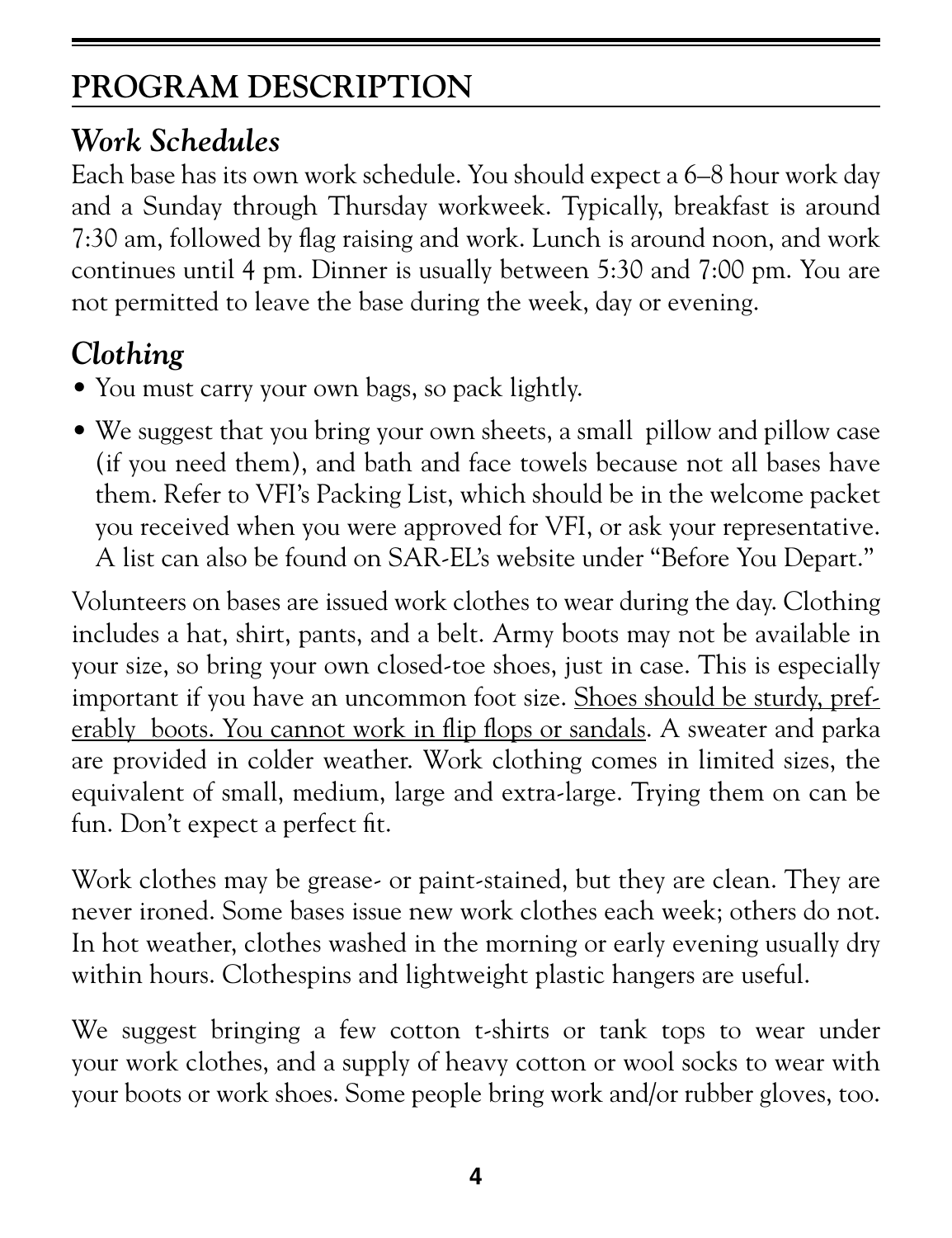**NOTE TO WOMEN**: Dress modestly. Short clothes/pants/skirts and tank tops are not permitted on the base. If you wear a tank top under a long sleeve shirt, you may be told not to remove the shirt, for modesty's sake. With your *madricha's* permission you may remove your shirt if you are wearing a shortsleeved t-shirt that is not low-cut or "immodest." There are no army skirts. If you prefer to wear a skirt, we suggest that you bring two of your own plain or dark-colored skirts to wear while you are working on the base.

It will be a proud moment when your *madricha* pins on your blue SAR-EL insignia, which must be worn on the shoulder flap of your shirt. This identifies you as a civilian volunteer. Work clothing is to be worn only on the base, unless you are instructed otherwise. *After your tour of duty is completed you must return your work clothing. You may not take it from the base or bring any part of it home, except for the blue SAR-EL insignia you have been given.*

Bring clothes that are comfortable, easy to care for, and that you won't mind getting soiled. You may be hand washing your civilian clothing, so bring some liquid concentrate detergent or purchase some in Israel. These dissolve in cold water, take up very little space in your luggage, and go a long way. NOTE: Be sure to limit liquid detergent (and other liquids) in your carry-on luggage to 3.4 ounces or less, or pack the bottle carefully in your checked luggage.

On the weekend, you can use laundry services that are readily available in most cities. Some are open on Shabbat, but, to be safe, try to drop off clothes on Thursday after you leave the base, and pick them up Friday. (Check laundry closing time.)

## *Base Rules*

Volunteers are guests of Israel and the IDF. Be respectful and courteous to your madrichim, fellow volunteers, and Israelis.

It is forbidden to talk about politics or religion on a military base. Volunteers who break rules or exhibit poor behavior may be removed from the base.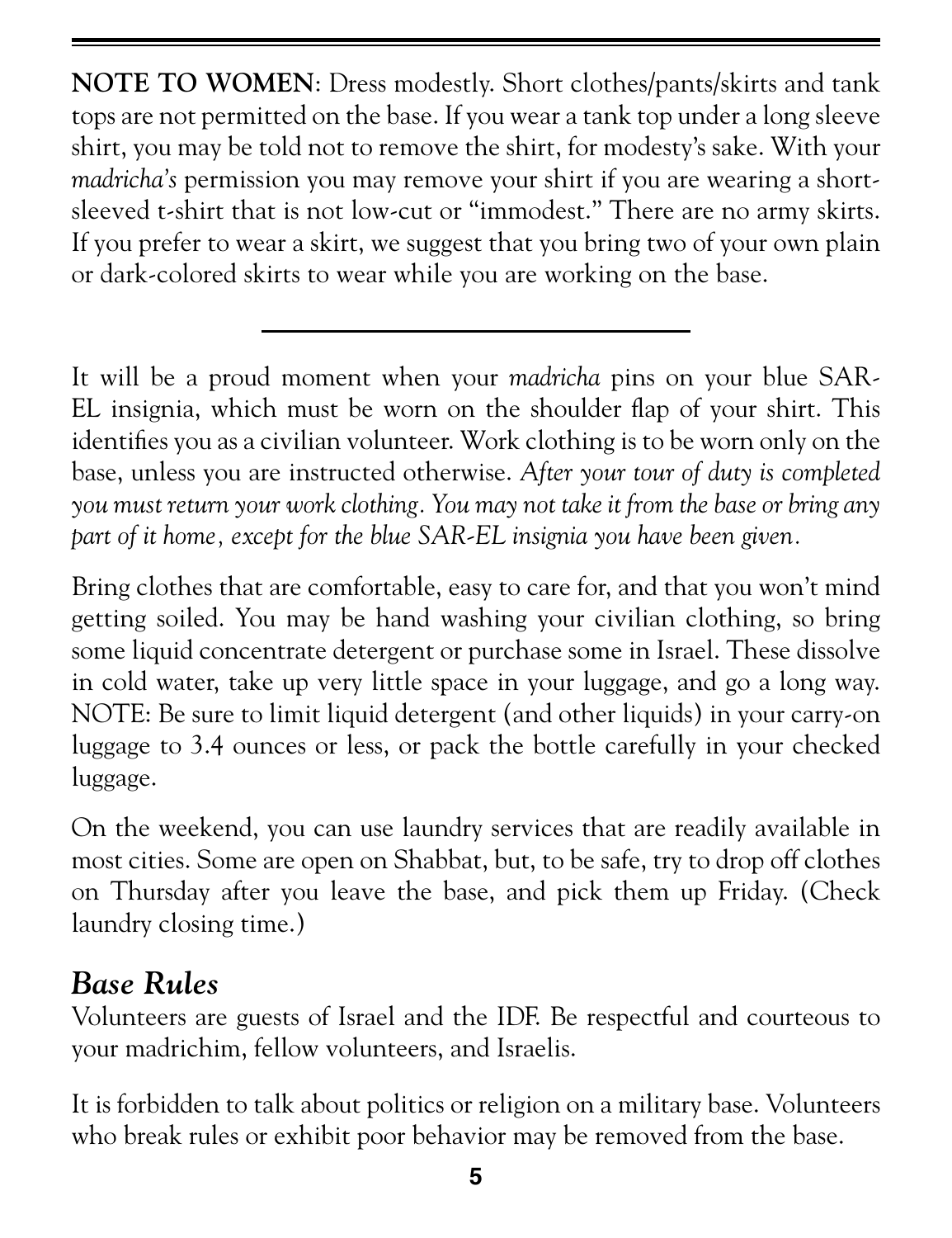# *Living Conditions*

Do not expect amenities. With few exceptions, living conditions on bases can best be described as austere and somewhat primitive. A three-star hotel will seem like the height of luxury by comparison. However, if you have a positive attitude and a sense of humor, you will take it all in stride. Specifically:

- Most barracks have neither central heat in the winter nor air conditioning in the summer.
- Volunteers sleep 4–10 in a room, usually on cots or bunk beds. Men and women are housed separately, including married couples.
- Some rooms don't have shelves or lockers. You may have to live out of your luggage, which might fit under your bed.
- Water, especially hot water, is at a premium, so be considerate of others and shower quickly.
- Toilets can become stuffed. (If you're a plumber *this* may be a job for you!) It's a good idea to carry toilet paper or tissues with you.
- Sinks on some bases resemble a long trough with several faucets.
- Some shower stalls have no curtains and may not have showerheads. Shower rooms are generally designated male or female. Occasionally, shower rooms are unisex, with separate hours for males and females.
- Sometimes, bathrooms are a distance from the rooms in which you sleep. For night visits, take a flashlight and footwear, and you might want a robe.
- Shower shoes such as flip-flops are a must.

## *Meals*

You will be eating kosher army food in the mess hall with the soldiers and civilian personnel, giving you an opportunity to mingle and get to know each other. Breakfast and dinner are essentially the same—dairy meals featuring fresh vegetables (tomatoes, cucumbers, peppers, etc.), eggs, cheese, bread, and beverages. Lunch is the substantial meal of the day. Meat, chicken, turkey, fish, or a soy product, and copious vegetables and salads are offered.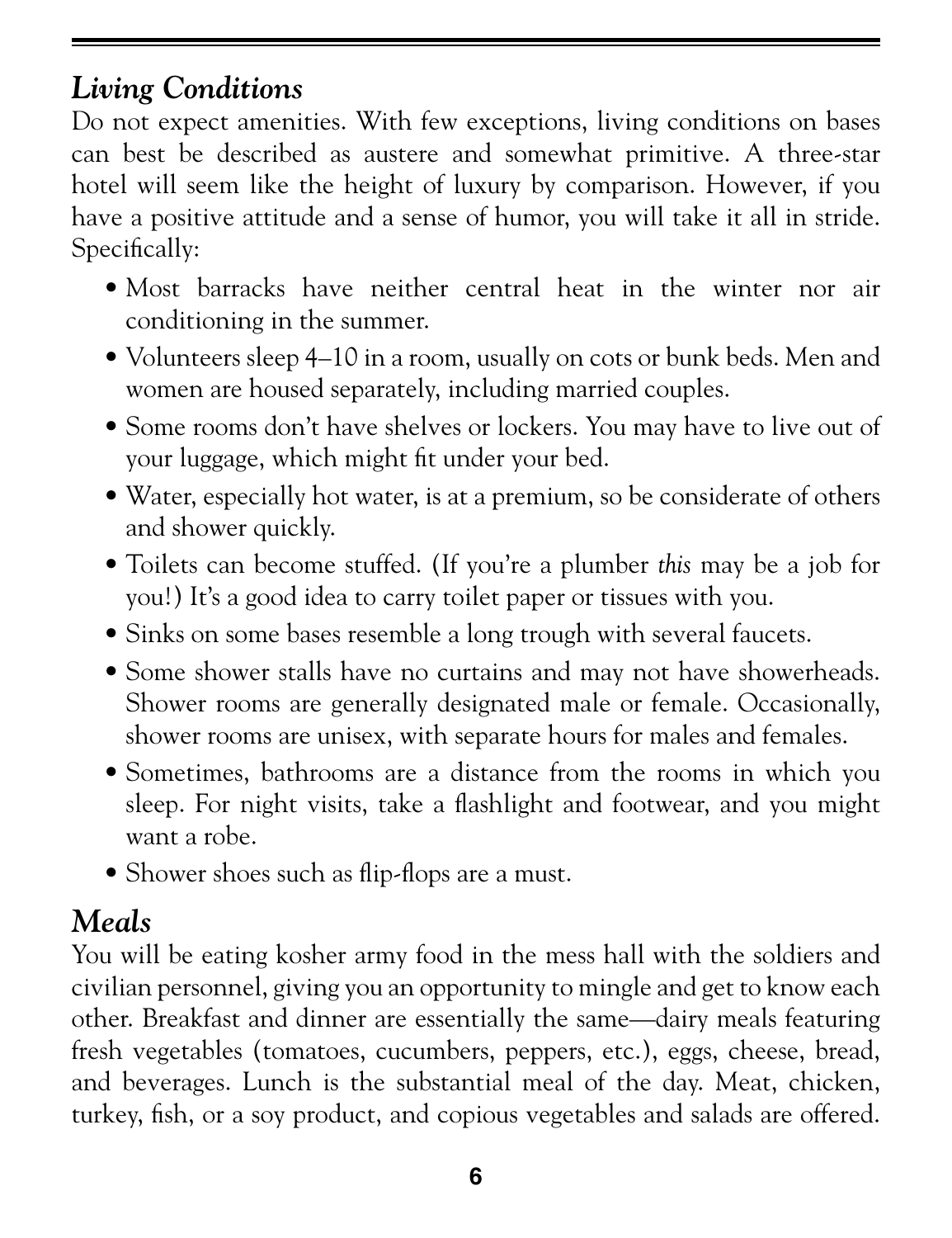The food may not be what you are accustomed to, but you will not starve. If you have serious food allergies, tell your regional manager *before* you go to Israel.

NOTE: **Milk is not available on bases.** You can bring powdered milk or buy a carton that does not need refrigeration. Many bases do not provide hot coffee or tea. Cold tea is often very sweet. You may bring your own tea bags and coffee into the dining room, but not your own food. Also, do not bring food for soldiers or civilians.

# *Weekends: Thursday afternoon-Sunday morning*

Volunteers on 2- or 3-week programs must spend from Thursday afternoon through Sunday morning off the base and return Sunday morning. If you volunteer during an Israeli holiday, you will have to leave the base then, too. Many volunteers (wisely) book lodging in advance from the U.S. to assure a reservation, especially during high tourist seasons. Volunteers without plans sometimes travel together, and your *madricha* may have some ideas. If you are returning to volunteer the following week, ask your *madricha* if it's ok to leave your belongings (not valuables) in the locked barracks.

## *Returning to Your Base*

If you are on a 2- or 3-week program, on Sunday morning you must meet your fellow volunteers at a pre-determined meeting point, and you will be transported back to the base. Your *madricha* will tell you when and where to meet the group. On average, expect to spend more than \$150 dollars per day for hotel and meals. **If you are on a VFI PLUS tour, transportation arrangements and costs will be different.** Be sure to bring a bag suitable for weekend travel, and pack all medications you might need.

**Weekend options can include:**

- **an all-inclusive, organized VFI PLUS tour (see p. 8)**
- **exploring Israel or visiting family or friends**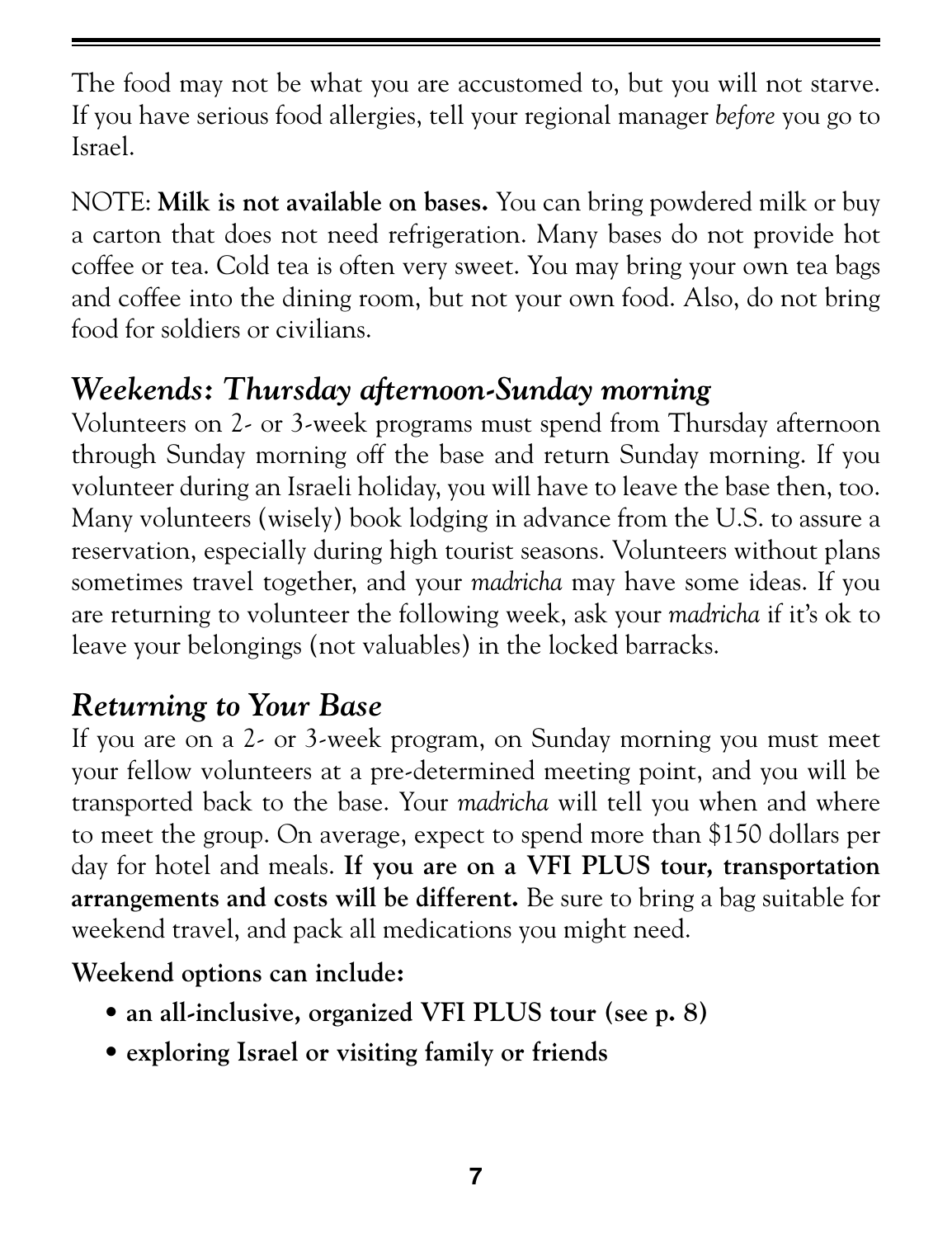- **staying at a youth hostel.** You do not have to be a youth or a soldier to take advantage of these. There are also "soldiers' houses" in some areas in Israel. They are inexpensive, but not free. Ask your *madricha* about them.
- **staying at Abraham Hostel**. 21 Levotin St., Tel Aviv 6511604, Tel. (866) 266-3306.
- **staying at a hotel.** Note: Volunteer discounts are available at some hotels, especially in Tel Aviv and Jerusalem. **Ask about SAR-EL discounts wherever you stay. Some shops and museums also give volunteers discounts to show their appreciation.**
- **touring:**

 **NEW! VFI PLUS programs. On select dates, VFI may offer allinclusive packages that combine working on a base with guided touring on a private bus, guide, etc. before, midway, and after the regular volunteer program. See [http://www.vfi-usa.org/program](http://www.vfi-usa.org/program-options/vfi-plus/)[options/vfi-plus/](http://www.vfi-usa.org/program-options/vfi-plus/) for the schedule and itinerary, etc. VFI PLUS ADVANCED is perfect for first timers, couples, and "many timers" to Israel. VFI PLUS ARCHAEOLOGY combines touring plus one week on a base and one week on an active dig in Jerusalem.**

 **For other tours, you must deal directly with tour companies or guides.** 

• For your safety and security, volunteers must have permission from the *madricha* to travel to certain areas in Israel. **Travel to Egypt (including Sinai) and Jordan (including Petra) and Gaza is not permitted by SAR-EL while you are on the program.**

## *Tours and Evening Activities*

During the evening there are educational programs and lectures created by your *madrichim*. Attendance is mandatory and may feature discussions about topics such as Israeli or IDF history, geography, Hebrew language, famous Israelis, Israeli achievements, environmental and social issues. *Madrichim* and education soldiers spend a lot of time preparing these programs, so do be courteous and attend them.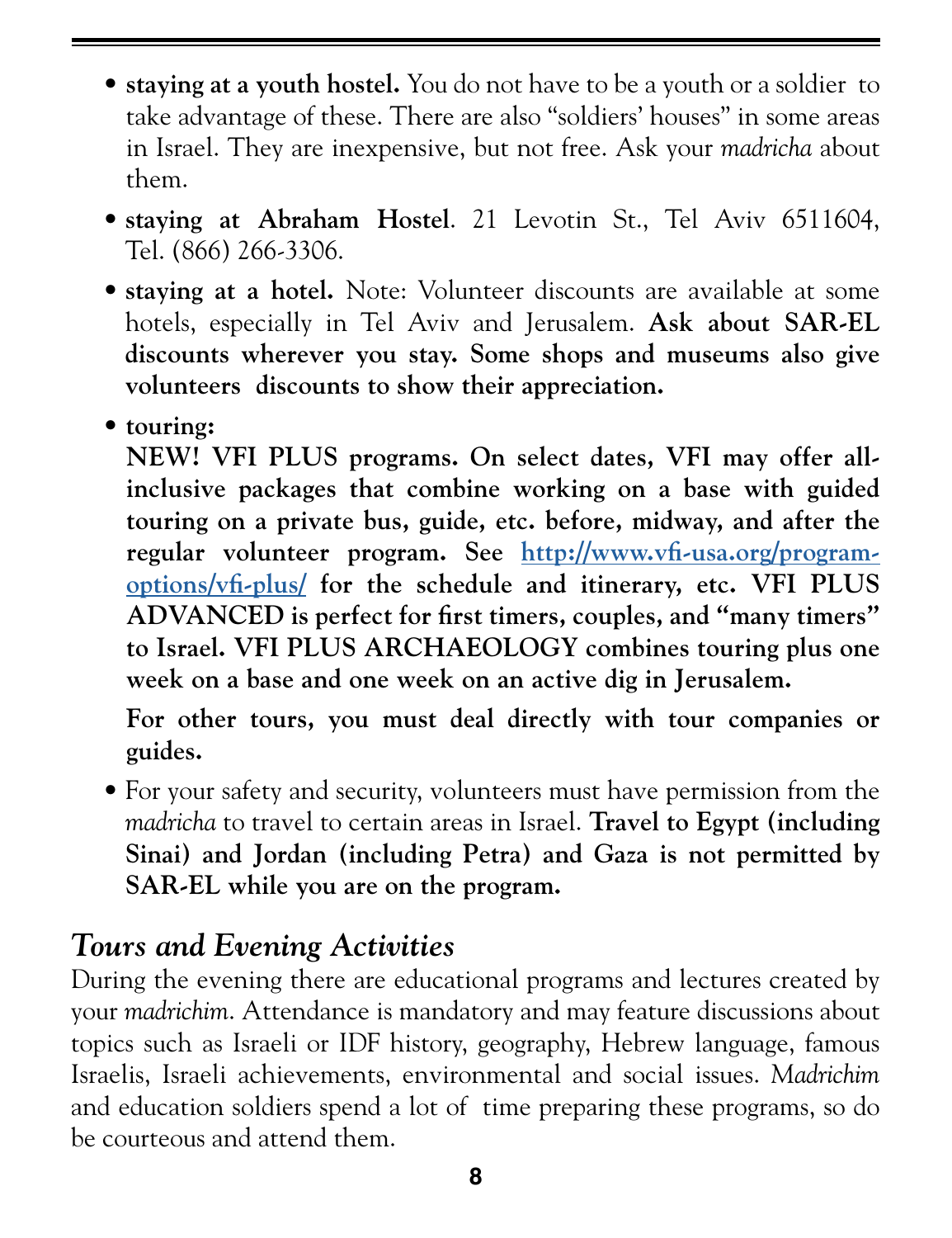During the second and third week of a program, SAR-EL may arrange a day tour. Please understand that schedules can change at any time. A liaison or guide who is fluent in English accompanies the group. There is no set day of the week for a tour.

If the tour is on Thursday, at the end of the day *(unless you are on a VFI PLUS tour)* you will be dropped off at a central place where you can get transportation to your weekend destination. Your *madricha* will assist you with directions for getting there and back to the pre-arranged meeting place on Sunday morning, to return to the base. *If your tour is longer than one week you are responsible for arranging your transportation during the weekend and back to the meeting place on Sunday.* 

# **TRAVEL INFORMATION: BEFORE YOU LEAVE HOME, ARRIVAL AND DEPARTURE FROM ISRAEL**

## *BEFORE YOU LEAVE HOME*

**Be sure to read every page of this Handbook carefully. If anything is unclear to you, contact your interviewer, local representative, or call VFI at 1.866.514.1948.**

## *Booking Your Flight(s) To Israel*

**IMPORTANT: We advise you not to book your flights until you have been accepted by VFI AND SAR-EL unless you plan to travel to Israel anyway. SAR-EL will email a link for you to pay their 100 shekel fee, and also a waiver that you must sign and send back to SAR-EL. Send them back ASAP. Tell your representative when SAR-EL says you've been accepted.**

**SAR-EL transports volunteers to their bases by bus on Sunday program dates only. However, to allow time to unwind and ensure that you will not arrive late at the meeting place, VFI strongly advises you to plan to arrive in Israel no later than Thursday. See the TRAVEL INFORMATION p. 7 of VFI's APPLICATION.**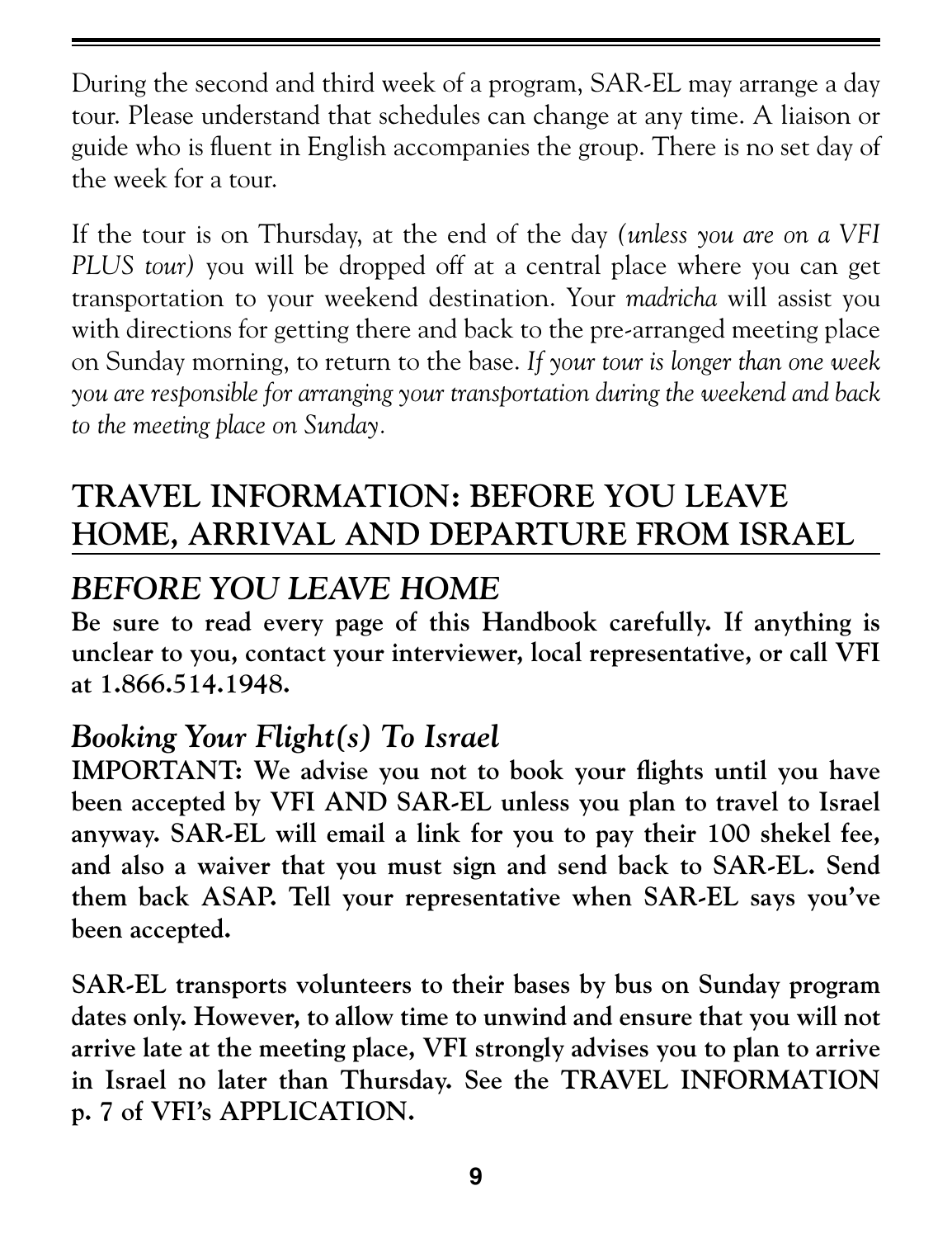• **For your safety and security, we strongly advise against traveling to Israel from Jordan or Egypt—or any Middle East country**—or you might not be allowed on the program (or into Israel). This regulation is enforced by the Minister of the Interior's office. If you intend to travel in these countries, do so *after* the program ends. **YOU MAY NOT TRAVEL TO JORDAN (INCLUDING PETRA), GAZA, OR EGYPT (INCLUDING SINAI) WHILE ON A SAR-EL PROGRAM.**

## *Booking Your Return Flight From Israel*

SAR-EL programs end on Thursday afternoon. Volunteers who are flying home after the program ends must arrange their own transportation from Tel Aviv to the airport. If this is your plan, when booking your return flight allow enough time for any required tests, travel, traffic, airport screening, VAT refunds, etc. Also, you will need to be at the airport 3 hours before your flight. **Therefore, we advise you to book a flight for the next day, to play it safe**.

# *Checklist (Until further notice bring 3 Corona test strips and face masks. Masks must be worn indoors.)*

## **Cell Phone**

• You must carry a cell phone with an international plan that works in Israel. You will need it at Ben-Gurion airport when you arrive as part of the covid testing process. It may be your own or a rental from home. See Cell Phone Rentals p. 16.

#### **Packing**

• IMPORTANT: Be sure to check online at [www.tsa.gov](http://www.tsa.gov) and with your airline for the latest information about what is and is not permitted in carry-on and checked baggage.

#### **Pack in Your Carry-on Luggage**

- a set of your completed VFI Application forms to keep for yourself in Israel.
- medicine & prescriptions (see p. 12)
- credit card(s), ATM card (see p. 15)
- a change of clothing, in case your luggage is delayed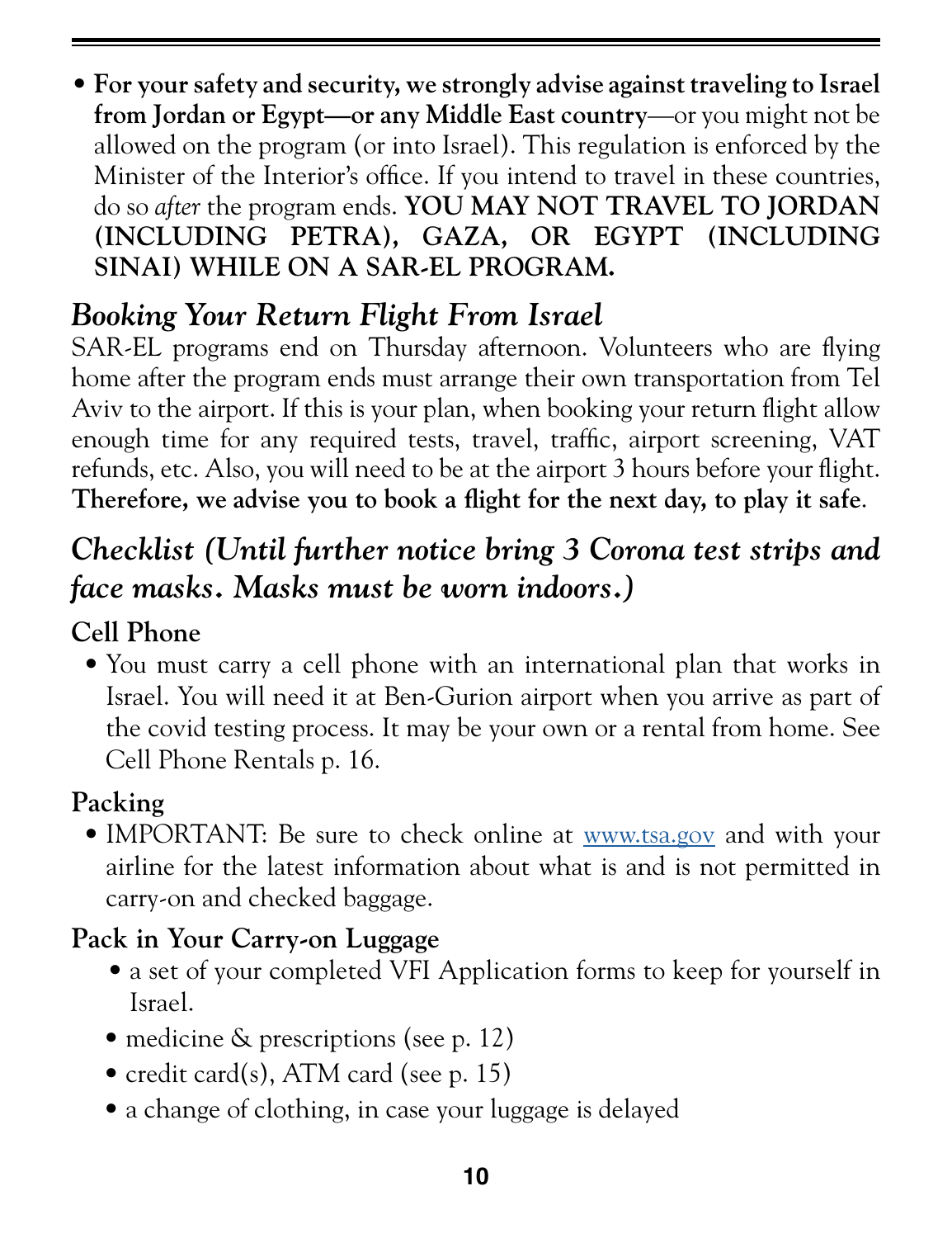Passports: You must obtain your own passport (visa, or travel permit, if needed). Carry important documents—including your passport, photo ID, visa or travel permit and letter of acceptance by SAR-EL with you. Keep them handy. **Do not pack them in your checked luggage.**

- If you are a United States citizen, you will need a *valid* U.S. passport in order to enter Israel. All visitors to Israel must hold a passport that is valid for at least six months from the date they leave the country. Depending on the length of your stay, **there should be at least seven months left on your passport.**
- If you are a citizen of another country, please check with the Israeli Consulate.
- If you hold an Israeli passport in addition to another one, you must bring both passports. SAR-EL needs the non-Israeli passport to register you. Upon entering and leaving Israel, you will be asked to present your Israeli passport.
- *If you are an 18- to 26-year old Israeli citizen, or if you hold dual citizenship, and do not obtain military service postponement prior to going to Israel, you will be going into the military service (for real) when you arrive.*
- If you are stateless or hold a green card, you must contact the I.N.S. to obtain a resident's travel permit in order to reenter the United States.

# *Money Tips*

Banks in Israel are closed on Fridays and Saturdays. Israel uses the New Israeli shekel (NIS). Currency rates can change daily. For the current conversion rate, check with your bank or online at [http://www.xe.com/ucc/.](http://www.xe.com/ucc/)

If you are bringing an ATM card (see Money Matters on p. 14), check with your bank to be sure your card will be accepted in Israel. **It is imperative to let your credit card company know when you will be out of the country and when you will return so the company won't assume their card is being used without permission and possibly cut off your credit.** It's a good idea to bring more than one type of ATM and credit card in case one does not work in Israel.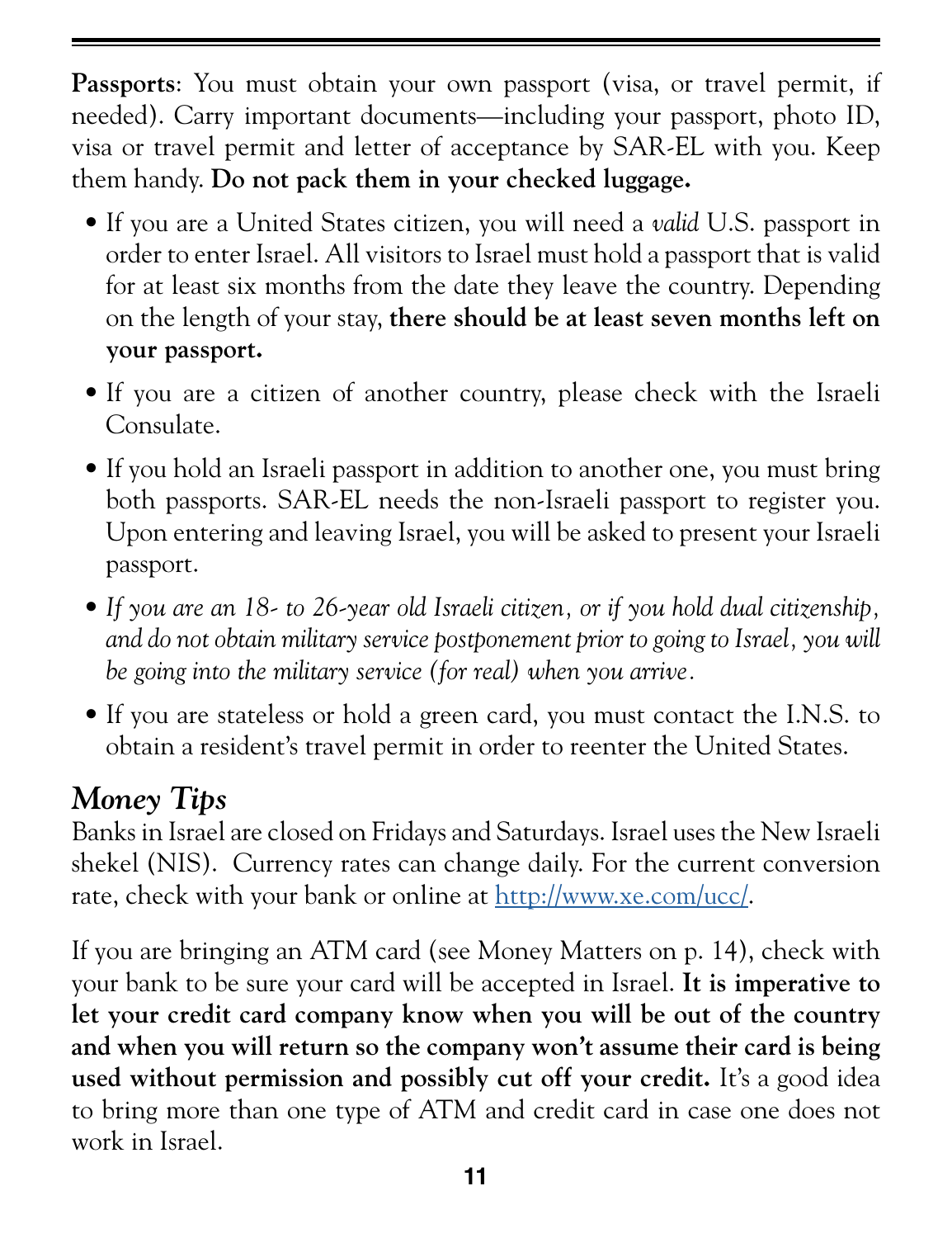#### *Medicines & Prescriptions, etc.*

Pack copies of prescriptions for medications. There is no guarantee a pharmacy will fill them, but if you run out they might be helpful to the doctor if you need treatment.

Bring enough medicine for your entire trip and keep it with you in your hand luggage. When you leave the base for the weekend, be sure to bring your medicines with you. Liquids in your hand luggage or purse must be in containers that hold 3.4 ounces or less. It's advisable to pack all medicines, prescriptions and toiletries that you need every day, a change of clothing, underwear, socks and required SAR-EL papers—in your carry-on luggage in case your checked luggage is delayed.

If you are carrying a gift, it is better not to wrap it because Security may open it. Paper gift bags are handy substitutes.

## *Medical Insurance*

**All participants on Volunteers for Israel programs are required to carry medical coverage that includes Covid-19 while you are in Israel.** Americans on Medicare are NOT covered outside the U.S. However, it's advisable to check with Medicare and any supplemental insurance carrier in case it offers other options. Please contact your carrier and make sure that you are covered for emergency room treatment, hospitalization, and doctors' fees while traveling in Israel. Also check with your credit card company to see if they offer Travel Health Insurance. If these are not adequate for your needs, you must obtain a short-term travelers medical insurance policy. Please see VFI's website ([http://www.vfi-usa.org/faq/\)](http://www.vfi-usa.org/faq/) for suggestions, ask friends who travel, look online, or call VFI at 1-866-514-1948.

**Emergency Room treatment** automatically costs a minimum of 1,300 shekels, or more, and private doctors also charge fees. Both will expect you to pay when services are rendered and to be reimbursed by your insurance company when you return home. Ask for a complete description — written in English — of all services you received. *Be sure the receipt shows whether you paid in dollars or shekels so your insurer will reimburse the correct amount to you. This is very important!*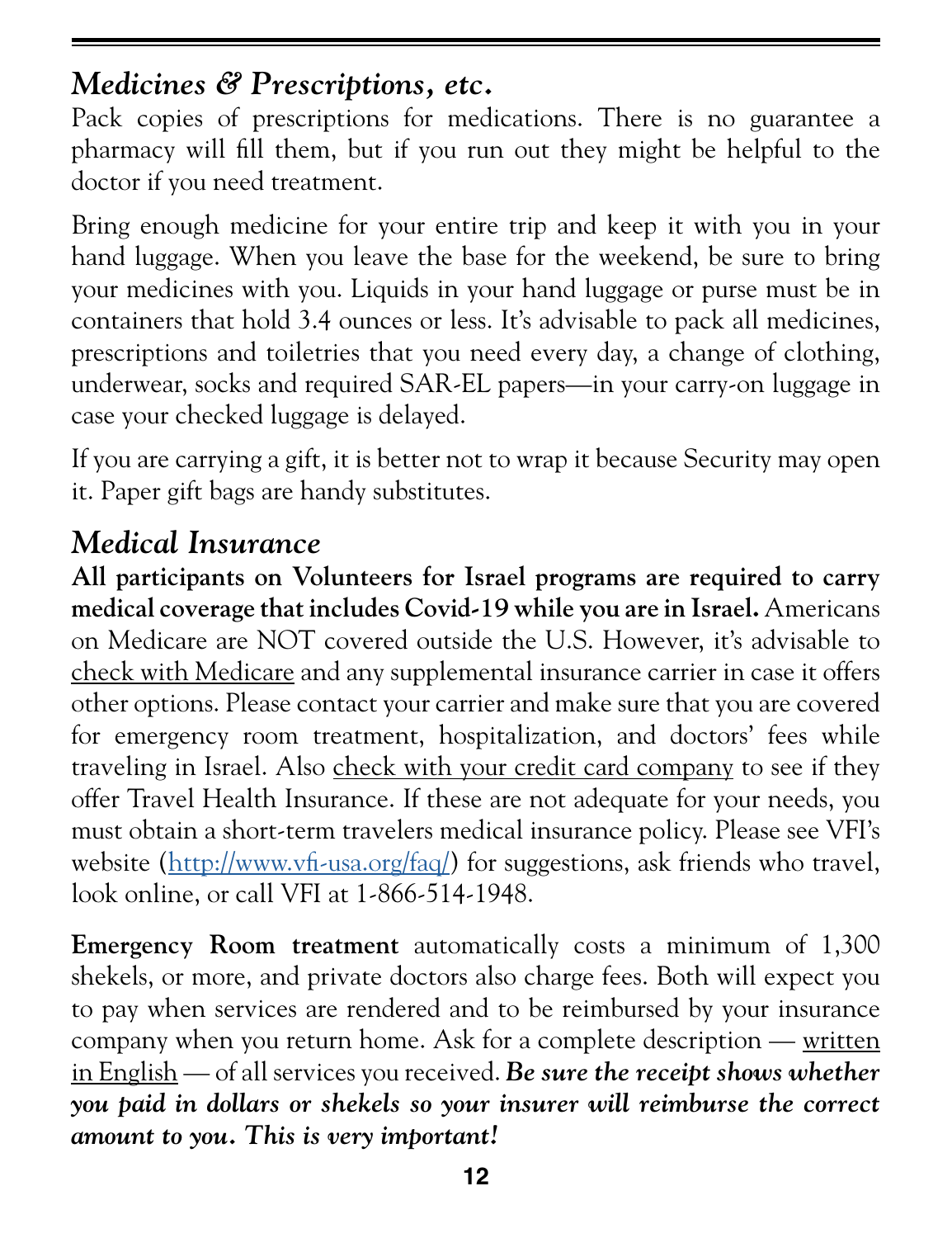# *On Your Day Of Departure*

Arrive at the airport at least **three hours** prior to flight time. Lines can be long and screening can take more time than you expect.

- Have your passport, ID, and other travel documents handy, not packed in your checked luggage (see PACKING, p. 10)
- Security personnel may ask you several questions. Answer all questions honestly and courteously. They know what they are doing, and everything they do is to ensure everyone's safety.

# *ARRIVING IN ISRAEL*

#### **MEETING INSTRUCTIONS**

• Refer to TRAVEL INFORMATION, page 7 of your Application, for current instructions and Meeting Place directions.

#### **AIRPORT SECURITY**

**After you pick up your luggage do not leave it unattended for any reason. Airport security is extremely vigilant and they will remove it.**

NOTE: Consider calling home so everyone will know you are ok.

# **SOME PRACTICAL INFORMATION**

## *Weather*

If you don't like hot weather, don't go to Israel July through September. Barracks are not air conditioned. In winter months, bring warm pajamas, as barracks can be cold at night (it rarely goes below freezing). Israel has two main seasons—rainy and dry. The rainy season is from December– March. It doesn't rain every day, and it may not rain when you're there. Israel needs the rainfall, so don't be upset if it rains on your parade! Rain in the dry season (April-November) is rare, so you probably won't need rain gear. Since the climate varies depending on the region, and you don't know where you'll be stationed, bring clothes you can layer. Check Israel's forecast online at <http://yahoo.com>. Click "Weather."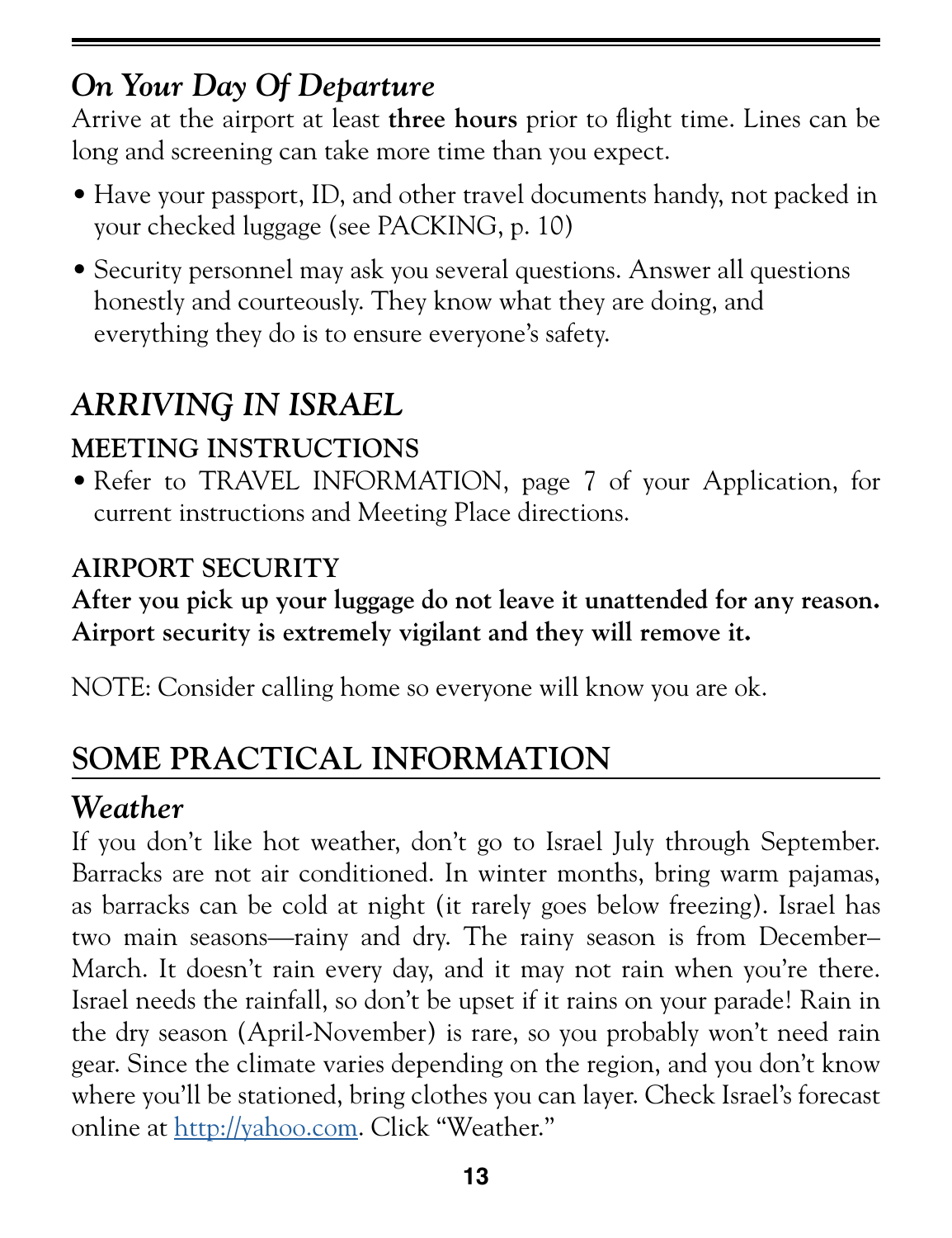# *Appliances*

Israel uses 220-240 volt – 50 cycle AC electric power. Some U.S. appliances (razors, iPhone, Kindle) feature the autoswitching (110/220 volts) capability; check the label for compatibility with multiple voltages. If not, you will need a voltage converter (step down transformer), or an appliance with a dual voltage switch—110/220. In most cases U.S. appliances will also require the European-configured plug adapter (found in hardware and travel stores, etc.). The Israel standard plug (Type "H") uses a pyramid setup with either 2 or 3 (grounded) round pins. The older Israeli standard used flat pins.

# *Internet and Hand-Held Electronic Devices*

With smartphones prevalent, **SAR-EL no longer prohibits the use of Internet devices.** (Please be considerate of others when you use them.) However, Wi-Fi is not available to volunteers on bases. On weekends, you can find an Internet café or service at your hotel. Also, for your protection, **SAR-EL cautions against bringing valuable devices that might be misplaced, lost, or stolen.** 

# *MONEY MATTERS*

**REMINDER:** Israeli banks are closed on Friday and Saturday.

Israel uses the New Israel Shekel (NIS). To obtain a current conversion rate, check with your bank or online at <http://www.xe.com/ucc/>. Currency rates can change daily.

#### *ATMS*

**The easiest, least costly, and safest way to obtain Israeli currency (NIS) is with a bank or debit card at an ATM machine**. They give you a good exchange rate and ready access to your money. ATMs are found throughout Israel. The ATM at the airport might not be in service, so you might want to bring some shekels with you just in case. Withdrawing at least 200 shekels is advisable for starters. You won't need much cash on the base.

**The ATM readout will be in English.** In Israel, money can be withdrawn only from checking accounts, and you will not be able to transfer or withdraw money from your savings account.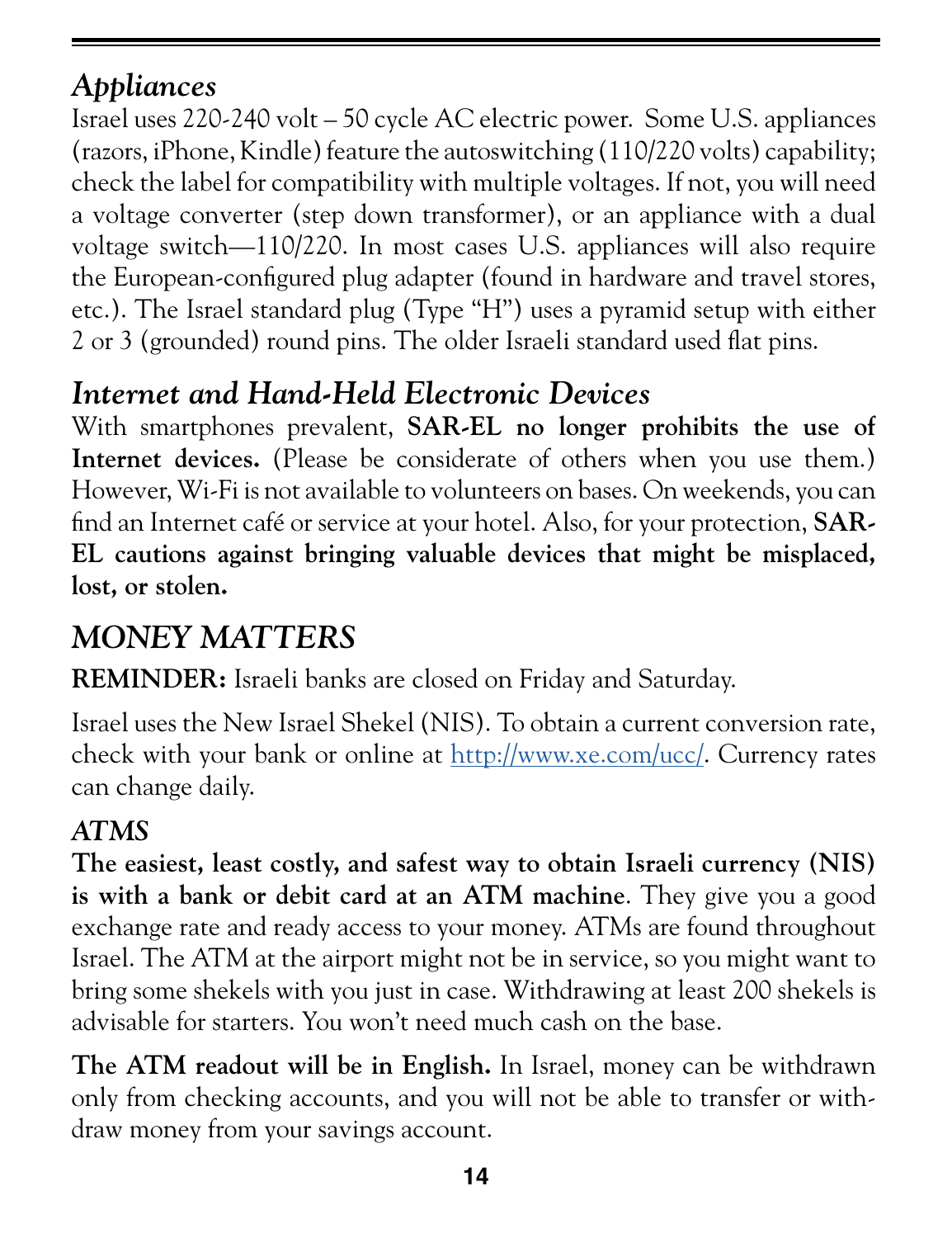**NOTE: The Israeli ATM machines have numerical keypads only. Know your PIN.** If it has letters as well as numbers, you must know the numerical equivalents. Check with your bank before leaving home. Some bankcards must be activated for international use with a different PIN number. When the machine asks you how much money you want to withdraw, it is asking *how many shekels, not dollars.* At some point you will be instructed to press the "green button" after entering your PIN #. This button is usually located in the lower right column of buttons. The color may be worn off. If you need help, you might ask someone waiting in line for assistance.

**IMPORTANT**: At an ATM, take the same precautions to ensure your safety and privacy that you would at home.

#### **Credit Cards (see Money Tips p. 11)**

Credit cards are widely accepted for purchases and usually give the best exchange rate. VISA and MasterCard are widely used. You can get cash with your credit card, but a cash advance is costly. When making a purchase, make sure that the credit slip correctly identifies the monetary unit as either NIS (shekels) or \$ U.S. dollars. It's a good idea to save credit slips until you are back home.

#### **Traveler's Checks**

If you want to use traveler's checks, be aware that cashing them in a bank can be costly. You pay a service charge for each check cashed, so bring checks in larger denominations to cut down on the number of service charges. To cash traveler's checks in a bank you must present your passport. Remember, banks are closed Fridays and Saturdays.

#### **Wire Transfers**

If you run out of money, you can have money wired to you through the Western Union International Money Transfer Service. Their telephone number is 1-800-225-5227 ([www.westernunion.com](http://www.westernunion.com)).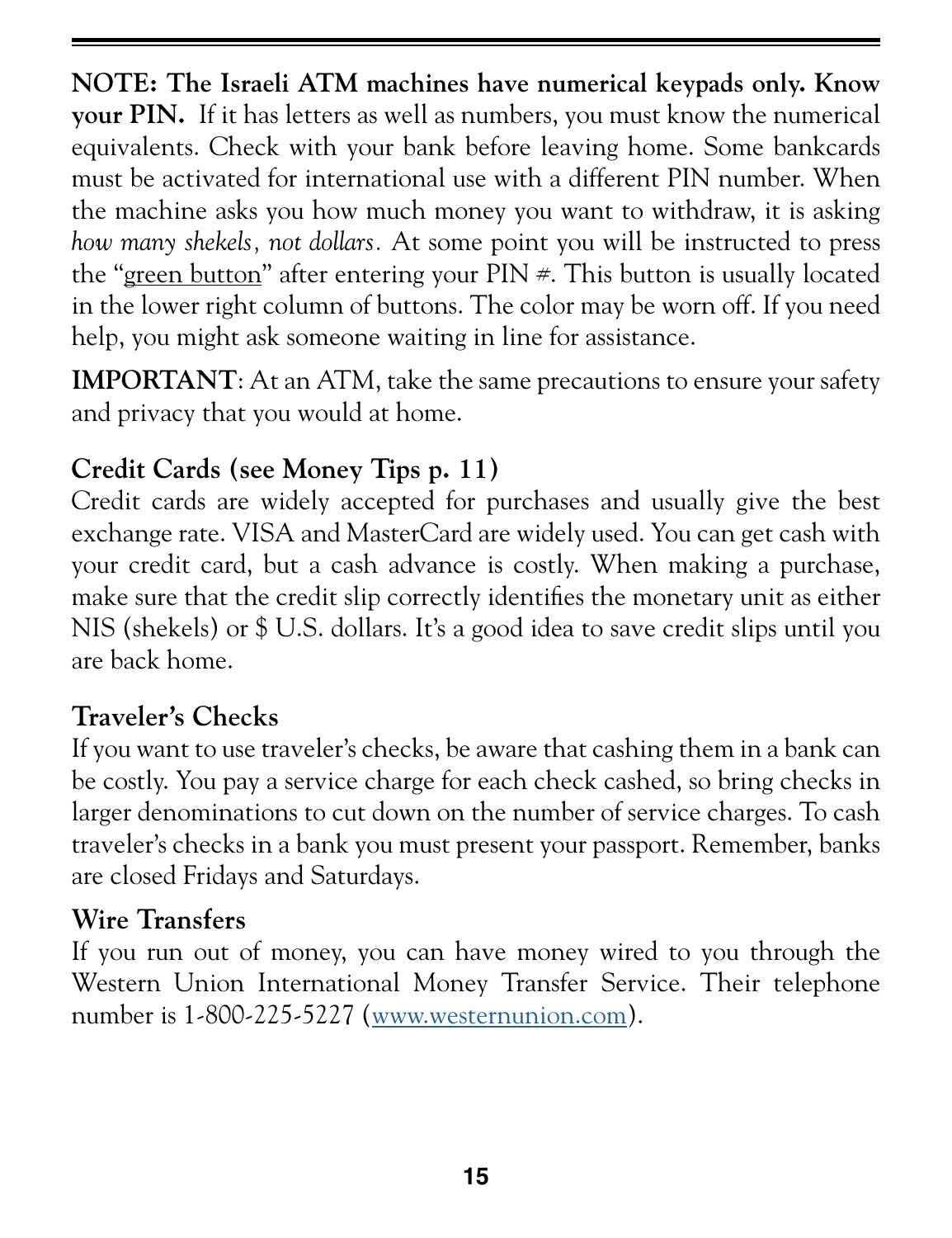# *PHONE CALLS*

REMEMBER that there is a 7- to 10-hour time difference between Israel and the various time zones in the U.S., depending on daylight saving time. Israel is ahead. Even your loved ones may not appreciate a 3 am phone call. For example: 10 pm in Israel can be noon, PST. And noon in Israel can be 5 am, EST. Also, Israel's daylight saving time period is slightly different from the U.S., and this may also affect the time difference.

To call home you have several options:

- You can use a cell phone brought from home or buy pre-paid (international) telephone cards at home.
- You can buy pre-paid (international) telephone cards at home, or buy an Israeli Bezeq telecard to use in pay phones.

#### **Cell Phone Rentals**

You will need a cell phone with an international plan that works in Israel to get tested for Covid at Ben-Gurion airport and get results by text or email. You can bring your own phone or rent a phone ahead of time in the U.S. Be sure to carry the instructions and charger with you, including on weekends. Read directions for long distance calls; each company has a different code.

NOTE: Do not use your phone for personal calls while you are working.

There are many cell phone providers in the U.S. Rental fees and usage rates vary. When comparing costs, check to see if a company's rates include the VAT tax. **It won't hurt to ask if they offer a discount to SAR-EL (or VFI) volunteers.**

To find a provider, check online, ask your local VFI representative.

#### **Telephone Cards**

Most Israeli bases *do not* have public pay phones, and if they do the phones might not work. Also, you may have to wait your turn to use them (another reason to carry your own cell phone). Pay phones do not take coins. They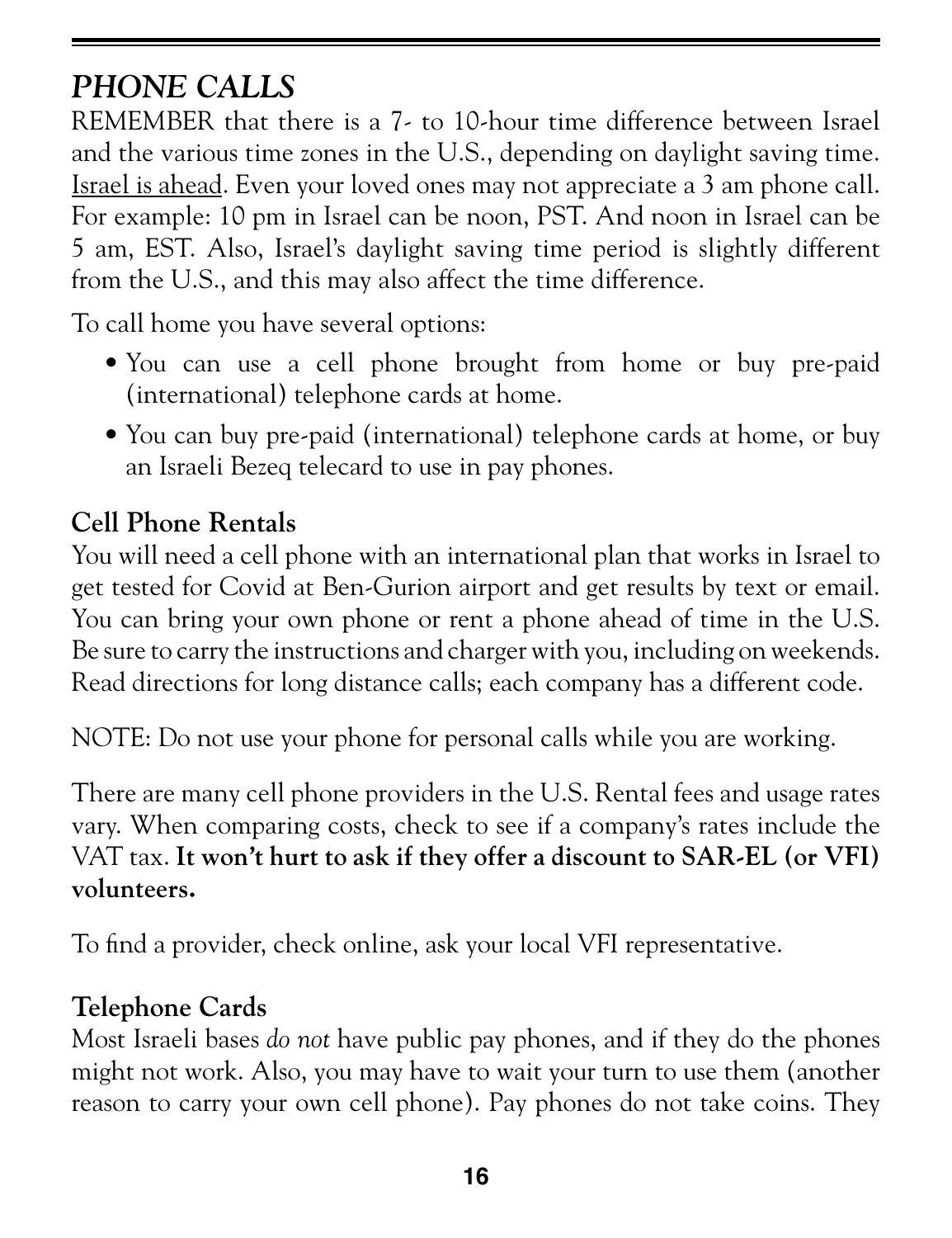require a Bezeq telephone card, which is generally the least expensive way to make a call. The card can be purchased at the airport, at many, but not all, "*shekems*" (PXs) on bases, in some tobacco and candy stores (kiosks), and many other places. It is a pre-paid card that has a given number of message units on it. It comes in denominations of 20, 50, and 100 units, and the cost depends on its unit size. Unless you have lots of calls to make, a small denomination is advisable. How many units a call will use (cost) depends on the time of day, the length of the call, and the distance you are calling. Evening rates are lowest.

To use the telecard, place it in the phone slot. Wait for the dial tone and then follow instructions that will appear on the screen. The readout will be in Hebrew first, then in English. Once your call is connected, the readout will indicate the number of units left on the card. When you hang up, be sure to retrieve your card.

**IMPORTANT**: To call from Israel to the U.S., you must first dial one of the Israeli international call companies (Barak 013, Bezeq 014 or Zahav 012), then 1 (the country code), and then the area code and phone number (ex. 013-1-212-555-1212). Keep this in mind when programming phone numbers into your address book. To dial a number within Israel, just dial the area code (with the zero first) and phone number.

Another option is buying a pre-paid telephone card at home. They are widely available at drugstores and supermarkets, etc., from companies like MCI, Sprint, AT&T, and countless other providers. **Providers may change their coverage, so make sure the card you select is International and will work in Israel.**

You MUST use a Bezeq telecard to get a dial tone. After you get a dial tone you can use your U.S.-based cards. Follow directions that come with the card. **NOTE: U.S. calling cards (or collect calls) can be VERY EXPENSIVE**.

# *TRANSPORTATION*

**NOTE: For bus and train information in Israel, call \*8787. There is an English language option.**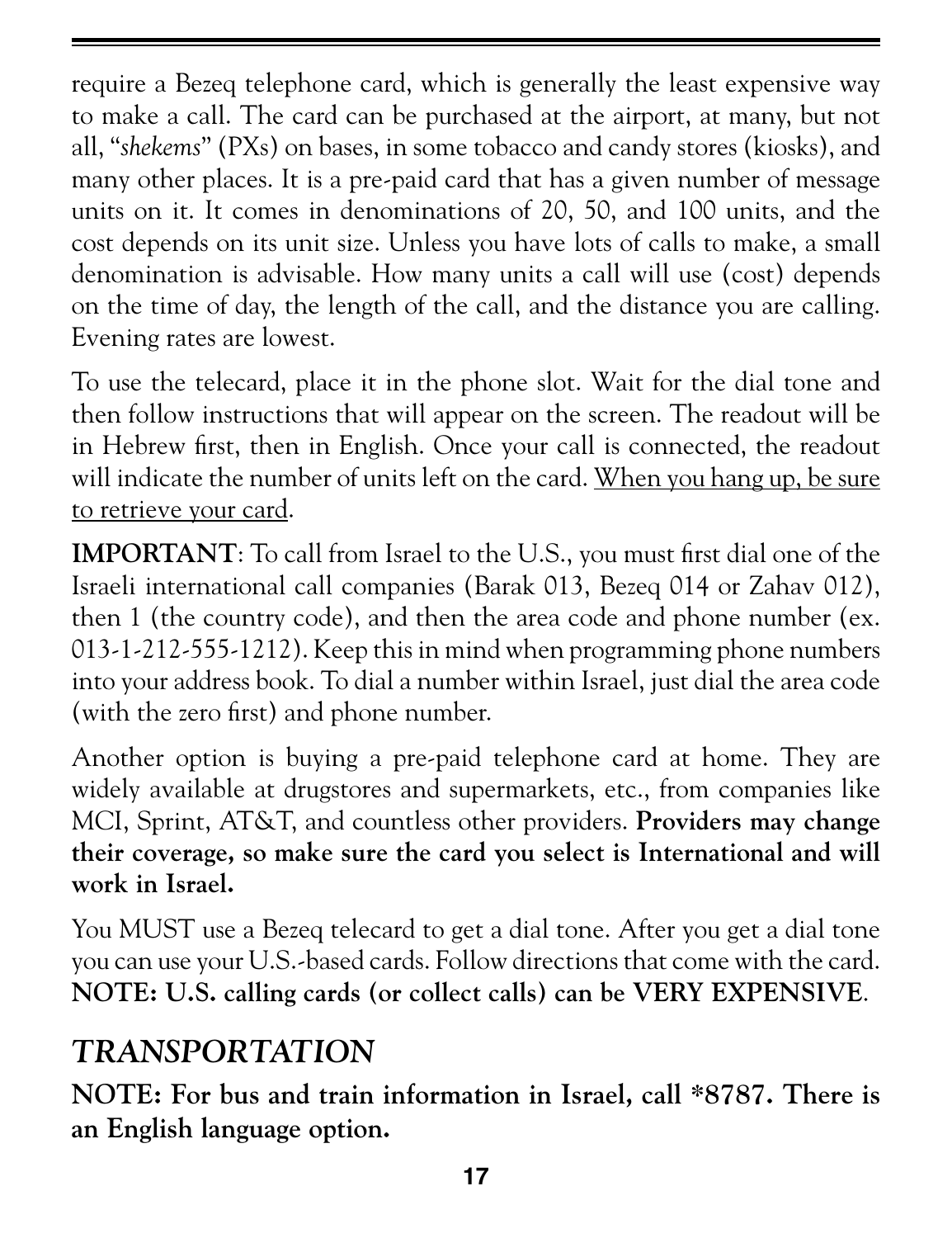#### **MOOVIT CELL PHONE APP AND RAV CAV BUS/TRAIN CARDS**

You'll need either a RAV KAV card or a Moovit app on your cell phone before boarding a bus or train. Bus drivers will not take money. You can purchase the Rav Kav cards at central bus stations or train stations, and possibly the airport in the Arrivals Hall. The cards cost 5 shekels and then you put as much money as you want on them. The suggested amount is 50 or 100 shekels. If you are going to be in Israel for a few weeks and plan to take buses and trains, you should probably put 100 shekels on the card because if you run out, the bus drivers will not add more money once you are on the bus. You can "refill" your cards at kiosks in stores in cities, but not on buses.

**There is a cell phone app named Moovit which can be used to pay at all public transports after adding your credit card information. No Rav Kav is needed then. Moovit is increasingly preferred because it is so convenient to use.**

#### **Buses**

Some buses do operate during Shabbat. Check the schedule before you make plans to travel. Israeli Egged and Dan buses are a very convenient way to get to and from the base on weekends. Each city has a central bus station from which you can reach almost any destination in Israel. Your *madricha* will advise you on the location of your base's closest station or junction. Buses stop running one hour before sunset on Friday and do not resume service until after sunset on Saturday. On Sunday morning, if you are returning to your pre-arranged meeting place to go back to the base, keep in mind that bus stops and stations will be VERY crowded. Leave enough time!

#### **Trains**

Israel's trains are efficient, clean, and they run frequently. Schedules are posted at stations, and an inexpensive paper copy can be purchased there.

There are no trains to/from the airport on Fridays. Remember that trains will be crowded Thursday afternoons and Sunday mornings. For further information, check [http://www.rail.co.il.](http://www.rail.co.il) Click "English" for an English translation.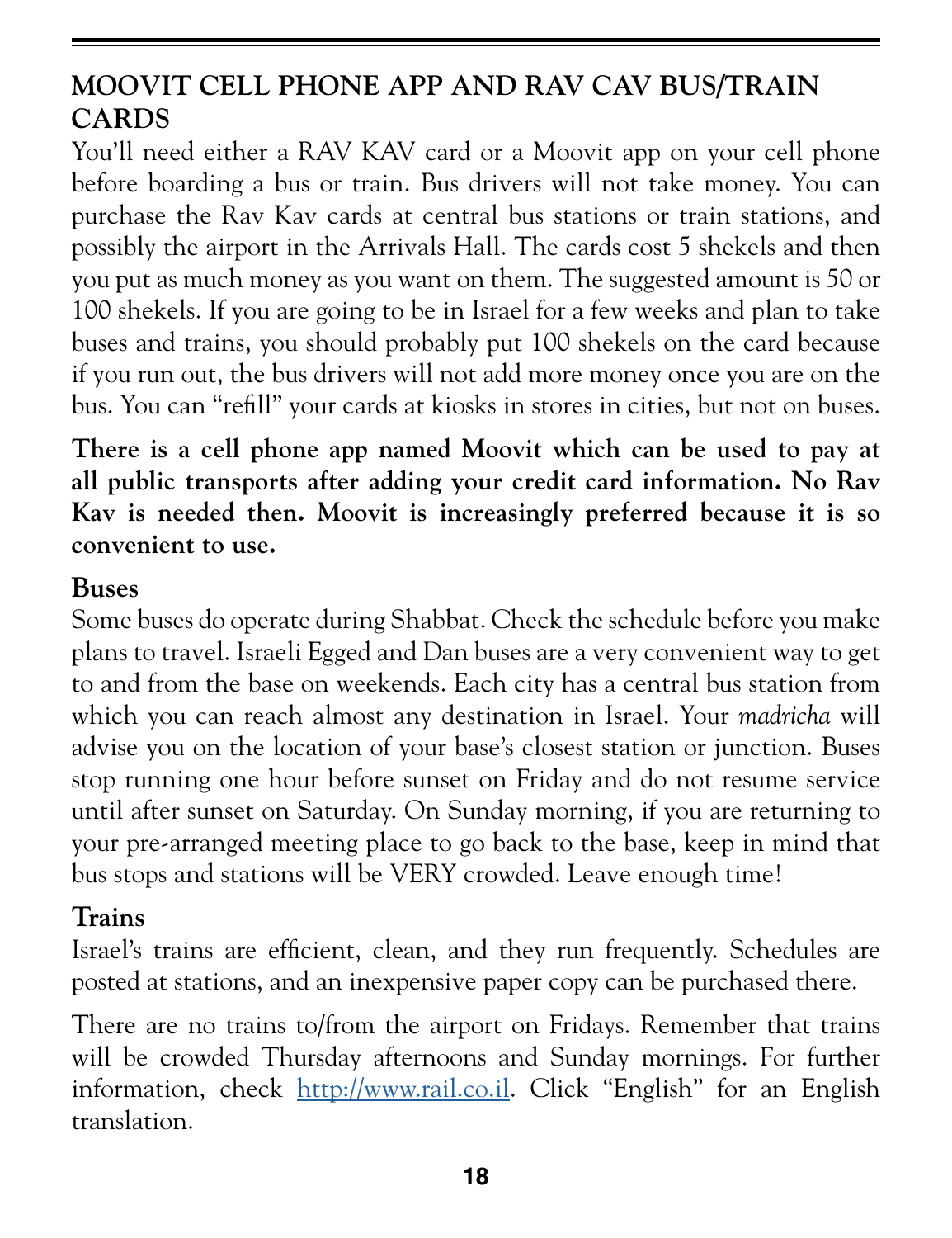#### **Taxis**

Taxicabs can be found in practically every city and town in Israel. Your *madricha* or a friend might know the number of a reliable taxi company. For short trips, tell the driver you want to be "on the meter," to avoid the possibility of being overcharged. For longer rides, establish the fare before you enter the taxi. Additionally, in some locations, special vehicles known as "*sheruts*" (shuttle vans) travel set routes and are shared with other passengers. Usually, the driver will not set out until the *sherut* is full. The fare is quoted before the ride begins.

• Israeli license plates have black numbers (no letters) on a yellow background, but do not use license plate color as the only way to judge if a ride is safe. **If for any reason you have doubts about a vehicle or driver, find another one.**

#### **Car Rentals**

If you are thinking of renting a car in Israel, be aware that some credit cards will not cover the insurance for the rental. Check with your credit card company, your personal automobile insurance company, and the Israeli rental car company to see who will provide the car rental insurance coverage. **NOTE: SAR-EL strongly advises against renting a car while you are on the program.** You won't be able to park it on the base, and they can't guarantee a parking place outside of the base. **CAUTION: Take care not to drive to any "questionable" or "restricted" areas. If you are unsure, ask your** *madricha***.**

# **IMPORTANT SUGGESTIONS & GUIDELINES**

- Take along one or more copies of the front page of your passport and keep them separate from your real passport. Also consider leaving a copy at home with someone who will be responsible for it. In case you lose it, a copy can help with identification and replacement.
- Travel light so that you won't have to *schlep* too much. Remember you are your own porter.
- If you are a light sleeper, bring earplugs, and if you snore loudly, bring earplugs for your roommates.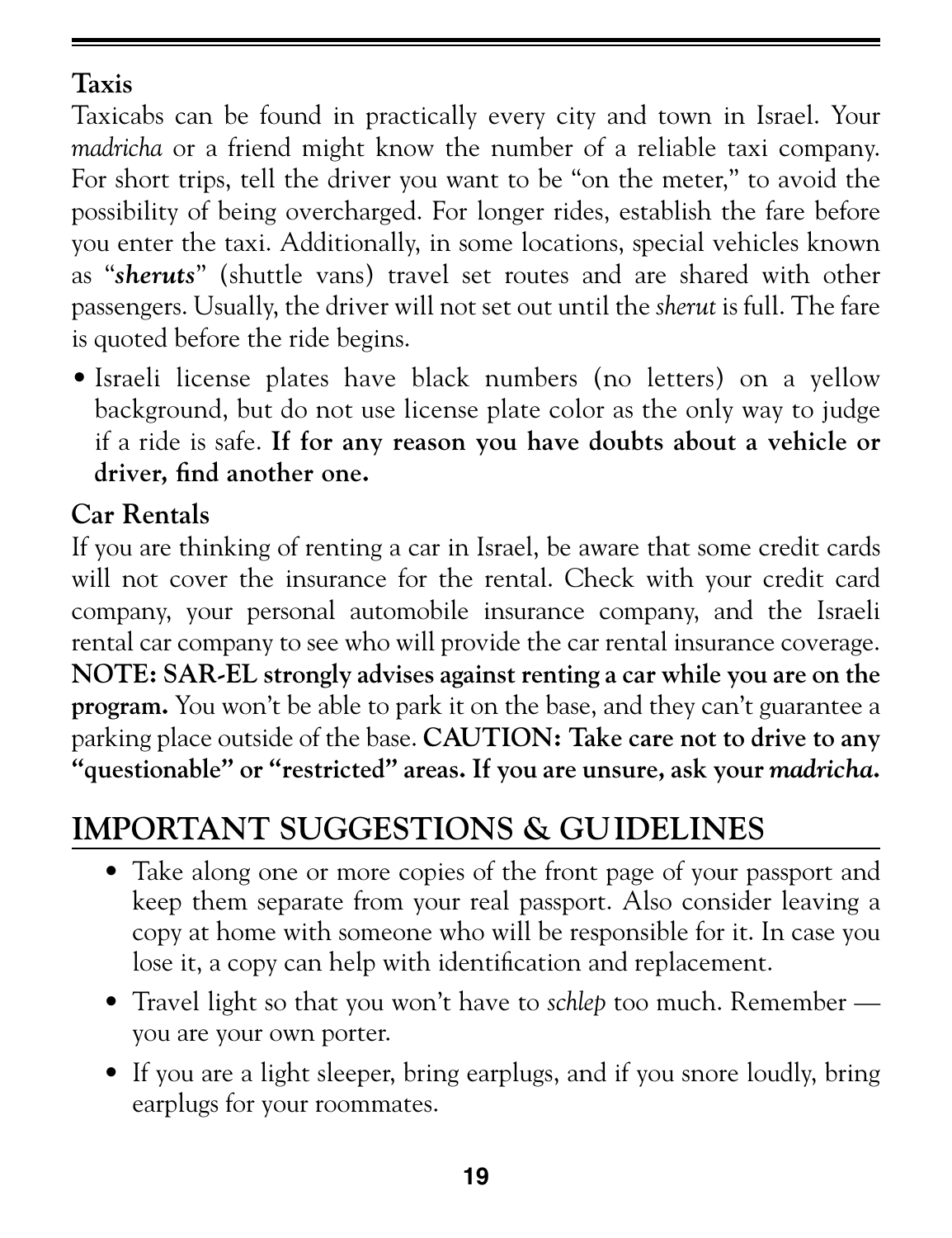- The sun in Israel is VERY strong. We advise a sunscreen of 45 SPF or higher, sunglasses that will protect you against UVA and UVB, and a sun hat when you are outdoors. **Remember to drink lots and lots of water**. By the time you feel thirsty, you are already dehydrated.
- Check whether any special vaccinations are required before you are allowed to enter Israel.
- Do NOT have things mailed to the SAR-EL office. You will not get them. If you need something mailed to you, ask your *madricha* for assistance.
- **Cultural Differences:** It's important to understand that there are some differences between Israeli and U.S. behaviors, based on different cultural values and world views. For example, women, especially, should be aware that the Israeli sense of space differs from ours. (If anyone gets too close for comfort, don't hesitate to tell them to keep their distance.) To understand the "whys" behind the "ways," and to make the transition easier, please consult the tips on "Cultural Differences" prepared by volunteer Ruth Mastron that are available on VFI's website or through your representative.
- **MAINTAINING ISRAEL'S SECURITY—AND YOURS—IS VITALLY IMPORTANT.** *Do not post videos of your base or personnel on YouTube or any other social media platforms. Do not post photos of your ID cards, military equipment or weapons. Use good judgment. Consider yourself a guardian of Israel's security and global image.*

**Do not photograph or post anything that is sensitive or classified**. The IDF monitors online social network sites such as Facebook, Twitter, Pinterest and blogs. If you are not sure what is appropriate or allowed, ask your *madricha* or Deborah Zebouloun, SAR-EL's Program Coordinator.

- For your safety, **NEVER, NEVER HITCHHIKE** or accept a ride with someone you don't know well, including someone you have only met online.
- To avoid the appearance of proselytizing (which is not permitted on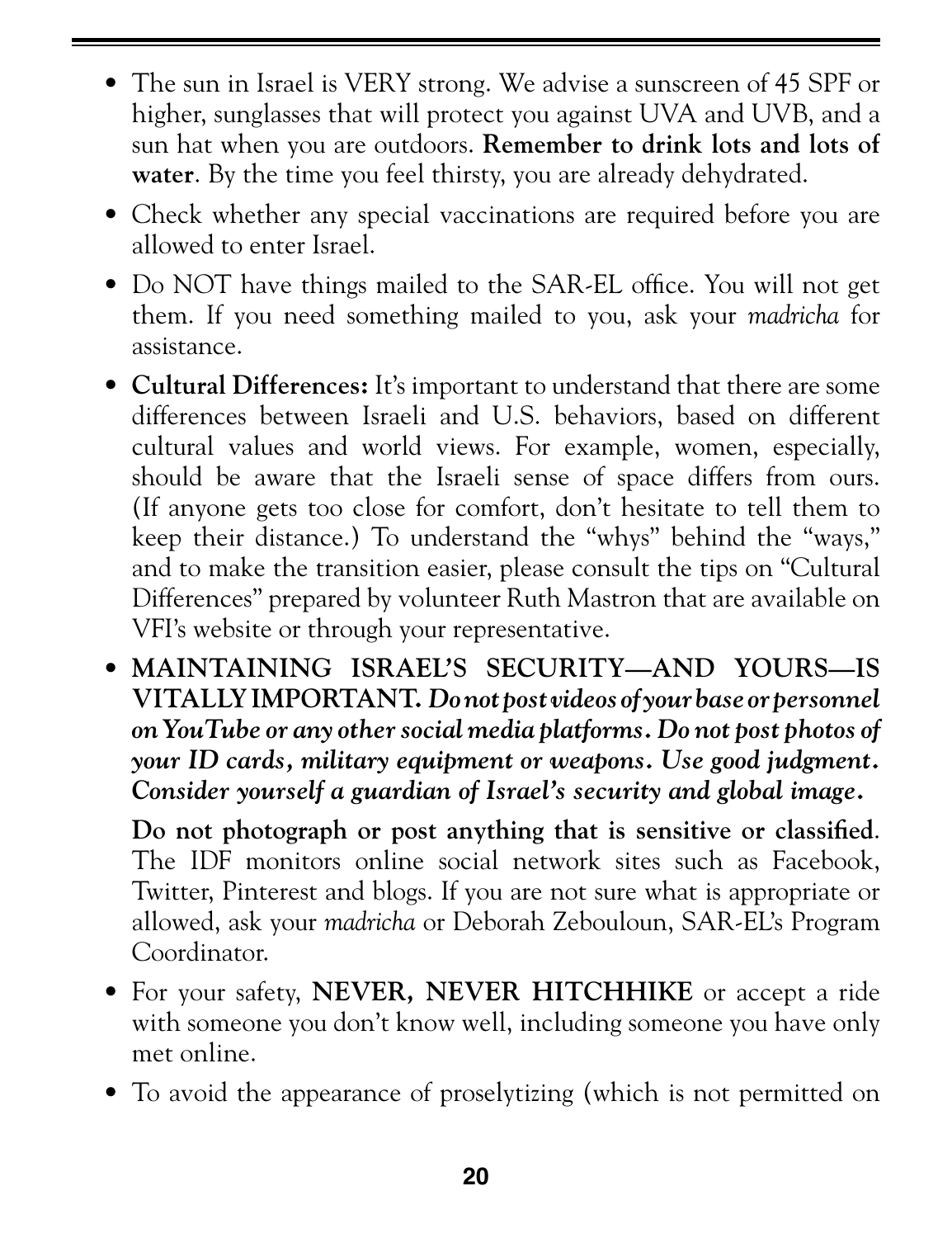the program), it is best not to discuss religion or religious issues while you are on the program. **Anyone who proselytizes will be dismissed from the program.** 

- If you encounter behaviors or circumstances that concern you on the base, such as drug or alcohol use, proselytizing, or other situations your *madricha* cannot easily remedy, call Deborah Zebouloun immediately at 054 258 6688. Do not wait until you are back home to let us know.
- If you are staying in Israel after the VFI program, you may need to confirm your return flight at least 72 hours prior to departure. Check with your airline. To extend your flight ticket you must call the airline yourself.

**Above all, go with a sense of adventure and a sense of humor**. Attitude makes all the difference. Be adaptable. These traits are assets on the program and wherever you travel in Israel. Remember: *Blessed are the flexible, for they shall not be bent out of shape.* 

# **WHEN YOU RETURN HOME, THERE ARE MANY WAYS TO SUPPORT VFI**

Your input is vital to help us make informed decisions about programs. Please let us hear from you when you return home, and **please fill out VFI's Post-Program Questionnaire (PPQ), which will be emailed to you after you return.** The link to the PPQ is there. We would also welcome copies of your photographs for our website or for publicity. Send them to your Regional Manager.

**You Can Be a VFI "Ambassador."** We need enthusiastic volunteers to help us with local recruiting and other tasks. **Our best advertisement is through word of mouth.** Most first-time volunteers hear about VFI from a friend or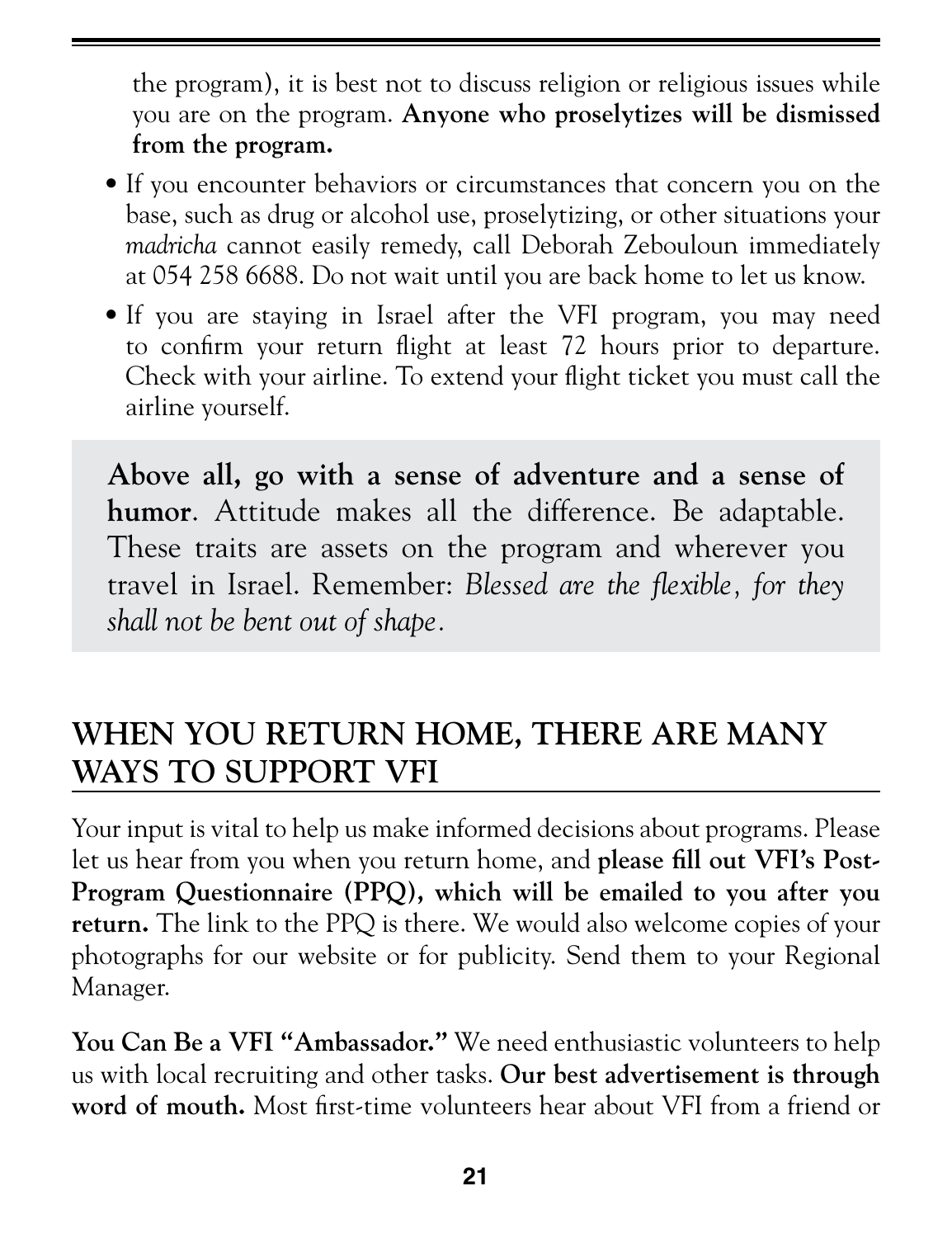at a local presentation. **Tell your family and friends** about Volunteers for Israel and encourage them to go on a program too. **Write an articl**e about your experience for "The Volunteer Connection" (VFI's newsletter) or another newsletter; a newspaper; a magazine; and social network sites on the Internet. **Offer to speak to local clubs and organizations.** VFI will provide promotional materials and information to help you.

Please contact your local representative or VFI's national office (1-866-514-1948 or [info@vfi-usa.org](mailto:info%40vfi-usa.org?subject=)) to offer your services.

**CHOOSE YOUR WORDS CAREFULLY.** If you are new at this, before you write or give a presentation, review the list of guidelines you were given at home and in this Handbook, and check with your local representative. **Reminder: If you speak or write about your experience on a military base, it is accurate to say that you volunteered** *ON* **an IDF base. You did not volunteer** *IN, WITH* **or** *FOR* **the IDF.** The distinction is very important. Please tell anyone who interviews you for an article not to use a headline or text that says or implies that you were "a temporary soldier," "in the army" or "in the Israeli army."

#### **IMPORTANT! VFI CAMPUS PROGRAM**

#### **<https://vfi-usa.org/program-options/#program2>**

**Help send college students to Israel.** Each donation helps enable a student to experience a VFI program and develop a meaningful and enduring relationship with Israel and Israelis. Returning students are enthusiastic ambassadors who share their positive experiences on campus... and beyond.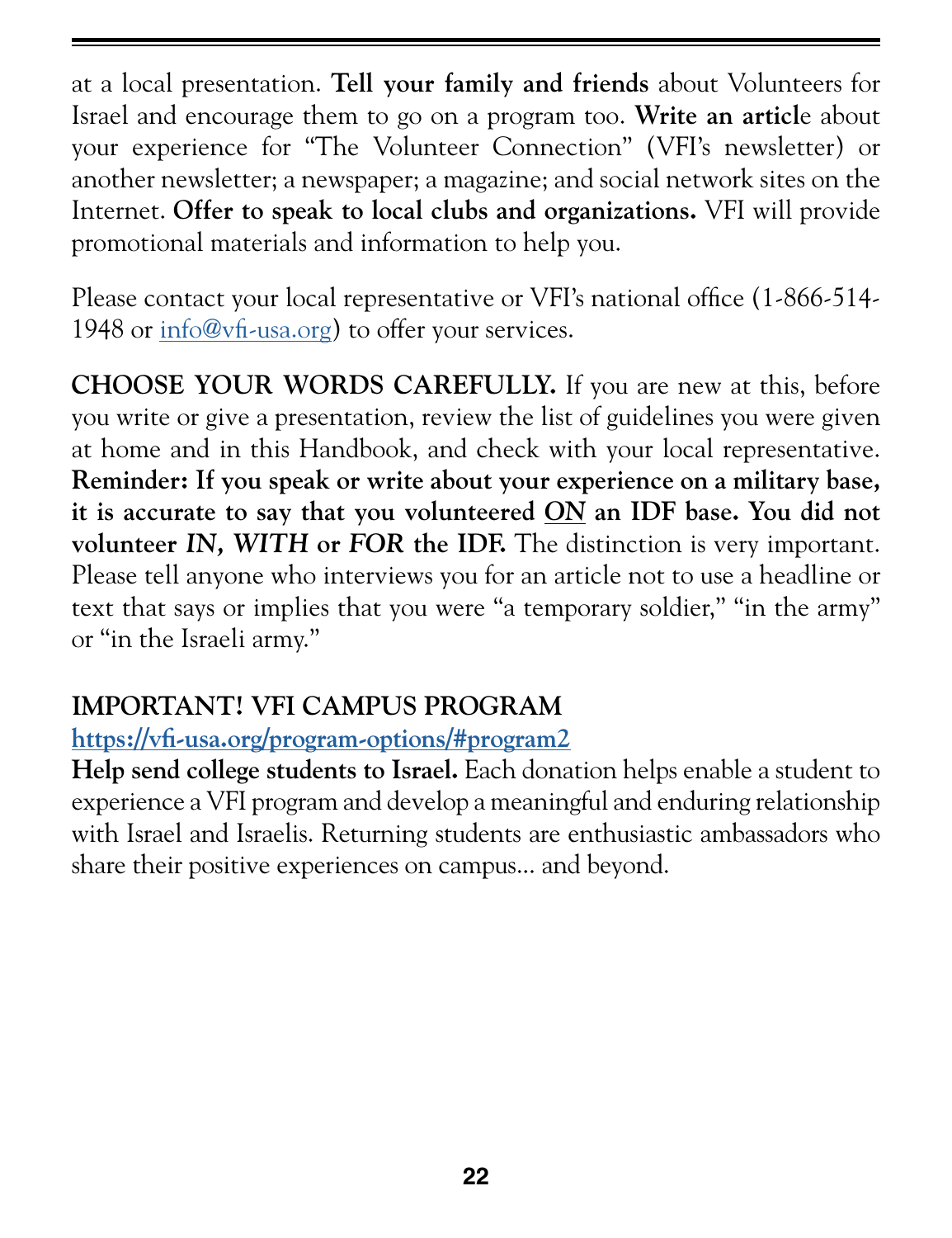#### **PLEASE HELP VFI HELP ISRAEL BY SENDING A DONATION TO:**

**Volunteers For Israel** Irene Newman, *Financial Secretary* Volunteers for Israel Park West Finance Station PO Box 20616 New York, NY 10025

See our website: **<http://www.vfi-usa.org/support-vfi/>**

**We are grateful for your service and for your support of the State of Israel and the Israeli people. Thank you!**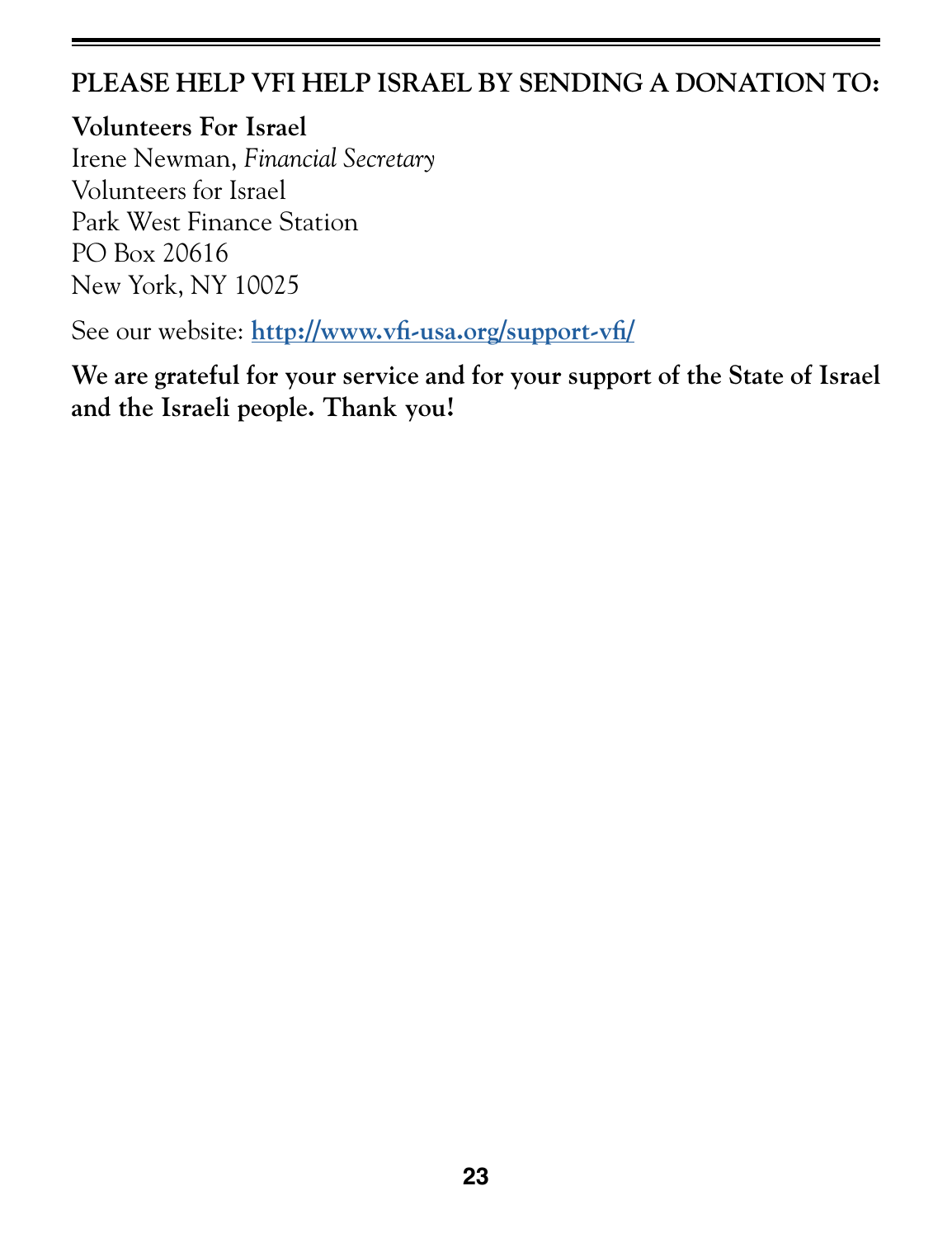# **CONTACT INFORMATION**

#### *To reach SAR-EL, call this number first:* **Johanna Arrouas (SAR-EL Program Coordinator)**  Email: Johann[a@sar-el.org](mailto:deborahz%40sar-el.org?subject=) Cell phone in Israel: 054 258 6688

#### **SAR-EL Office** (Tel HaShomer) Sar-El PO Box 953 Kiron, 5510802 Israel Phone: 03-682-9740 Office: 03-681-4769 Fax: 03-682-9743

#### **VFI Headquarters** (in the U.S.)

Email: [info@vfi-usa.org](mailto:info%40vfi-usa.org?subject=) Tel: 1-866-514-1948

#### **Ben-Gurion Airport Information (24-hour)**

From US: +972 3 972-3333 From Israel: 03 972 3333 Phone: +972-3-748 6860 Email: [Virtual@goisrael.gov.il](mailto:Virtual%40goisrael.gov.il?subject=)

#### **EMERGENCY TELEPHONE NUMBERS** (in Israel)

SAR-EL office: 03-682-9740 FAX: 03-682-9743 Johanna Arrouas: 054 258 6688 Police: 100 Medical Emergency/Ambulance: 101 Information: 144 Fire Department: 102

U.S. Embassy, Tel Aviv Phone in Israel: +972 3-519-7575

U.S. Embassy Jerusalem Phone in Israel: 02 630 4000